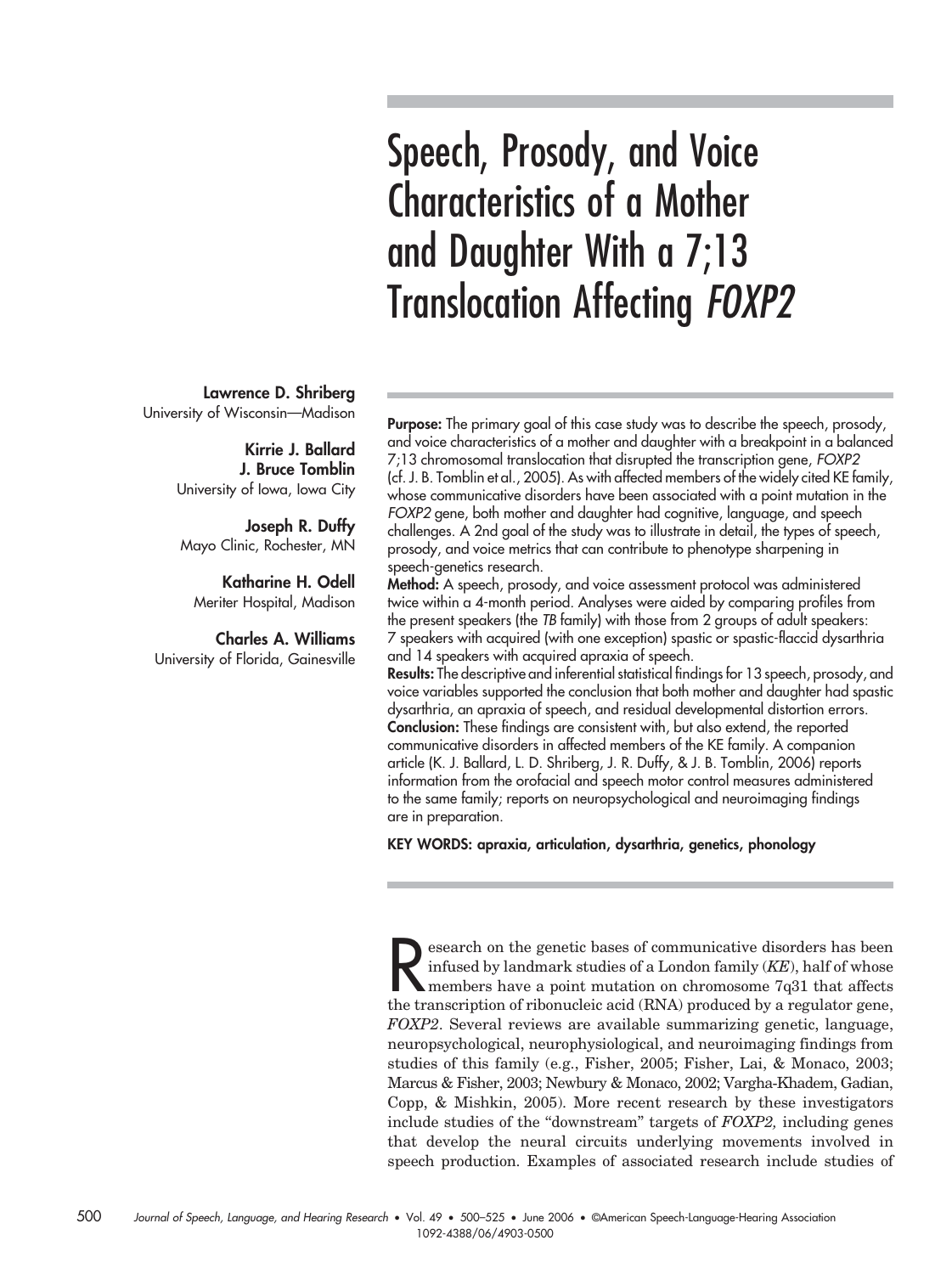how expression of  $F\alpha p2$  in avian vocal learners is associated with vocal plasticity (e.g., Haesler et al., 2004) and how disruption of Foxp2 in murine (mouse) models affects ultrasonic vocalizations (Shu et al., 2005). The Online Mendelian Inheritance in Man (OMIM; McKusick-Nathans Institute for Genetic Medicine, Johns Hopkins University, and National Center for Biotechnology Information, National Library of Medicine, 2000) database provides up-to-date reviews of the FOXP2 literature.

The primary communicative disorder in affected KE family members is described as "verbal dyspraxia" (i.e., apraxia of speech; hereafter, AOS). It is important that the behavioral phenotype used to classify family members as affected, to date, is atypically low performance on an orofacial apraxia task (Vargha-Khadem, Watkins, Alcock, Fletcher, & Passingham, 1995). The speech and orofacial disorders cosegregate completely; all family members reportedly affected for AOS have scores on the orofacial task that do not overlap scores of unaffected family members.

With the exception of brief case reports for 6 affected KE family members (Hurst, Baraitser, Auger, Graham, & Norell, 1990) and three informative studies of subsets of family members by Canadian researchers (Fee, 1995; Goad, 1998; Piggott & Kessler Robb, 1999), there have been no detailed clinical descriptions of the speech, prosody, and voice features that characterize the reported AOS in affected KE family members. AOS is not mentioned as a possible unifying clinical entity for the linguistic findings in these latter three articles; for a summary of linguistic findings, see Shriberg, Green, Campbell, McSweeny, and Scheer (2003). As discussed in our article, the available descriptions of the speech, prosody, and voice of affected KE members in these and other articles (e.g., Alcock, Passingham, Watkins, & Vargha-Khadem, 2000a, 2000b; Vargha-Khadem et al., 1995) include features that are both consistent with, and different from, descriptions of developmental (e.g., Duffy, 2003; Shriberg, Aram, & Kwiatkowski, 1997a) and acquired (e.g., Ballard, Granier, & Robin, 2000; McNeil, 2003) AOS.

Lack of detailed clinical information on the speech disorder segregating in affected KE members has made it difficult for speech researchers to develop models linking *FOXP2* regulation to neural processes underlying speech acquisition and disorders. The descriptive reports and video samples presented in research symposia (e.g., Vargha-Khadem, 2003, 2004) have suggested that, in addition to or instead of AOS, affected KE members may have some form of dysarthria as well as some type of craniofacial dysmorphology. Several sources of information support these possibilities. First, descriptions of AOS in the developmental and, in particular, the acquired neurogenic disorders literature

include dysarthria as a frequent concomitant (cf. Crary, 1993; Duffy, 2005). Second, AOS with concomitant dysarthria and/or craniofacial dysmorphologies has been reported in many neurodevelopmental disorders, including epilepsy (e.g., Shuper, Stahl, & Mimouni, 2000), fragile X syndrome (e.g., Spinelli, Rocha, Giacheti, & Ricbieri-Costa, 1995), Rett syndrome (e.g., Bashina, Simashkova, Grachev, & Gorbachevskaya, 2002), and velocardiofacial syndrome (e.g., DeMarco, Munson, & Moller, 2004). As with studies of the KE family reviewed above, however, most of these case studies and reports have provided few quantitative (or qualitative) clinical descriptions of the speech, prosody, and voice features of the participants suspected to have AOS or have dysarthria.

Last, a number of reports have suggested genetic associations among FOXP2, AOS, and other speech, language, and craniofacial involvements. Tyson, McGillivary, Chijiwa, and Rajcan-Separovic (2004) described a child with a  $7q31$  deletion in the region of  $FOXP2$  who had "a bilateral cleft lip and palate, hearing loss, a language processing disorder, and mild mental retardation'' (p. 254). Sarda et al. (1988) reported a child with a deletion in the region of the FOXP2 gene whose main clinical features included ''facial dysmorphy, psychomotor retardation, and absence of language'' (p. 259). Zeesman et al. (2006) studied a child with a deletion of the FOXP2 gene, who, in addition to having a facial dysmorphology similar to the child described in Sarda et al., had ''oromotor dyspraxia and mild developmental delay'' (p. 509). As with the child described by the Sarda group and a child (C.S.) with a translocation disrupting FOXP2 reported in Lai et al. (2000), the child discussed by Zeesman et al. also was reportedly unable to voluntarily cough, sneeze, or laugh.

Note also that deficits associated with FOXP2 may constitute a relatively small proportion of the distal causes for developmental AOS. Lewis and colleagues (personal communication, February 7, 2005) have failed to find any cases with FOXP2 mutations in large samples of children with speech delay and suspected to have AOS. MacDermot et al. (2005) reported that of 49 children with verbal dyspraxia, only 1 child and his similarly affected sibling and mother had a mutation disrupting FOXP2. Xu, Zwaigenbaum, Szatmari, and Scherer's (2004) discussion of the possibility of different genetic subtypes of autism is instructive for our focus in this research:

We hypothesize that there might be at least three types of autism susceptibility genes/mutations that can be (i) specific to an individual patient or family, (ii) in a genetically isolated sub-population and (iii) a common factor shared among different populations. The genes/mutations could act alone or interact with other genetic and/or epigenetic or environmental factors, causing autism or related disorders. (p. 347)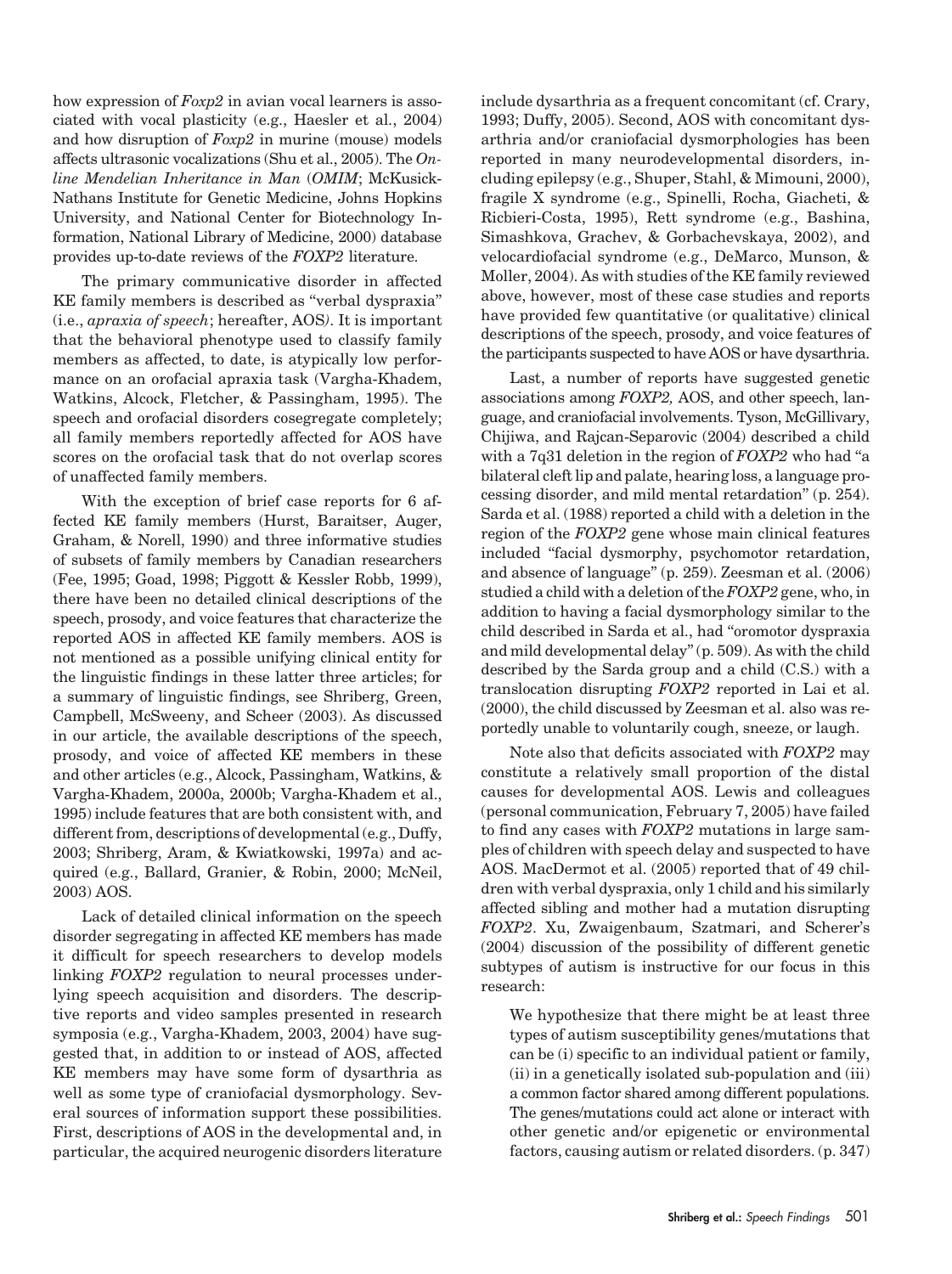This case study examines speech, prosody, and voice findings from 2 family members who have a translocation disrupting the FOXP2 gene. Although each family member had been diagnosed with AOS throughout their lives by speech-language clinicians at several clinical centers, their speech patterns initially impressed us as also consistent with spastic dysarthria (hereafter termed S\_DYS). A suite of speech, prosody, and voice measures derived primarily from two conversational speech samples from each family member was used to describe similarities and differences in their segmental and suprasegmental profiles. To aid in interpreting the case study findings, the same set of measures and metrics (with some exceptions) were derived from speech samples of two comparison groups of adult speakers, one with acquired spastic or spastic-flaccid dysarthria and the other with acquired AOS. A second goal of this article is to illustrate how findings from perceptual and, eventually, acoustic measures of speech, prosody, and voice can contribute to phenotype sharpening in speech-genetics research.

# **Method**

### Assessment

The case study participants were a 50-year-old mother (B.) and her 18-year-old daughter (T.) referred to the third author by a geneticist (sixth author) in B. and T.'s home state. Clinical history obtained for these 2 speakers, termed the TB family, indicated that each had been diagnosed as having AOS associated with a de novo balanced 7;13 chromosomal translocation in

Table 1. Speech, prosody, and voice assessment protocol.

the mother that was inherited by the daughter. The geneticist who made the referral suspected that the genotypes and phenotypes of these 2 individuals might be similar to those reported for affected members of the KE family. A review of their clinical records indicated that since early childhood, B. and, particularly, T., received extensive speech-language therapy, primarily in the public schools, for cognitive–language delays and severe AOS.

After an initial round of correspondence, B. and T. agreed to participate in an interdisciplinary study of their communicative disorder. The project was approved by the University of Iowa Internal Review Board. Speech, prosody, and voice characteristics of B. and T. were evaluated on two occasions separated by 4 months. Table 1 provides a summary of the measures and tasks administered in each session. Session 1 was completed in the participants' home by the first and third authors and two research assistants. Session 2 was completed by the first and second authors at the University of Iowa. Genetic, language, neuropsychological, and neurological protocols also were completed during the second assessment period by collaborators at the University of Iowa.

Both assessment sessions were audio- and videorecorded for later analysis. For Session 1, the audio system consisted of a Sony TCM-500EV audiocassette recorder, a University Sound 658L directional microphone, and high-quality audiocassette tapes. Lip-to-microphone distance was 6 in. (15 cm). The video system was an Hitachi VHS Video Camcorder, VM-7400A.

For Session 2, the audio system consisted of a Marantz PMD680 portable PC card recorder with a

|                                                       |        | <b>Domains assessed</b> |     | Sessions administered/<br>obtained |      | <b>Administration</b> | Approximate    |                                                       |
|-------------------------------------------------------|--------|-------------------------|-----|------------------------------------|------|-----------------------|----------------|-------------------------------------------------------|
| <b>Measure</b>                                        | Speech | Prosody-voice           | 1st | 2 <sub>nd</sub>                    | Live | Computer              | length (min)   | <b>Examples</b>                                       |
| Conversational speech sample                          | X      | X                       | X   | X                                  | X    |                       | $6 - 12$       |                                                       |
| Goldman Fristoe Test of<br>Articulation- $2^{\alpha}$ | X      |                         | X   |                                    | X    |                       | $3 - 5$        |                                                       |
| Nonword Repetition Task <sup>b</sup>                  | Χ      |                         | X   | X                                  |      | Χ                     | 2              | $v$ ætf $\overline{a}$ rp, tervortf $\overline{a}$ rg |
| Syllable Repetition Task <sup>c</sup>                 | X      |                         | X   | X                                  |      | X                     | $\overline{2}$ | madaba, banadama                                      |
| Challenging word repetition tasks                     |        |                         |     |                                    |      |                       |                |                                                       |
| Multisyllabic Words: List 1d                          | Χ      |                         | X   | Χ                                  |      | X                     | $2 - 4$        | helicopter, kangaroo                                  |
| Multisyllabic Words: List 2 <sup>e</sup>              | X      |                         | X   | X                                  | X    |                       | $1 - 2$        | municipal, skeptical                                  |
| Stress tasks                                          |        |                         |     |                                    |      |                       |                |                                                       |
| Lexical Stress Task <sup>d</sup>                      |        | X                       | X   | X                                  |      | Χ                     |                | bathtub, ladder                                       |
| Emphatic Stress Task <sup>d</sup>                     |        | χ                       | X   | Χ                                  |      | Χ                     |                | Bob MAY go home.<br>May I see PETE?                   |

<sup>a</sup>Goldman & Fristoe (2000). <sup>b</sup>Dollaghan & Campbell (1998). <sup>c</sup>Shriberg, Lohmeier, Dollaghan, & Campbell (2006). <sup>d</sup>Shriberg, Allen, McSweeny, & Wilson (2001). <sup>e</sup>Catts (1986).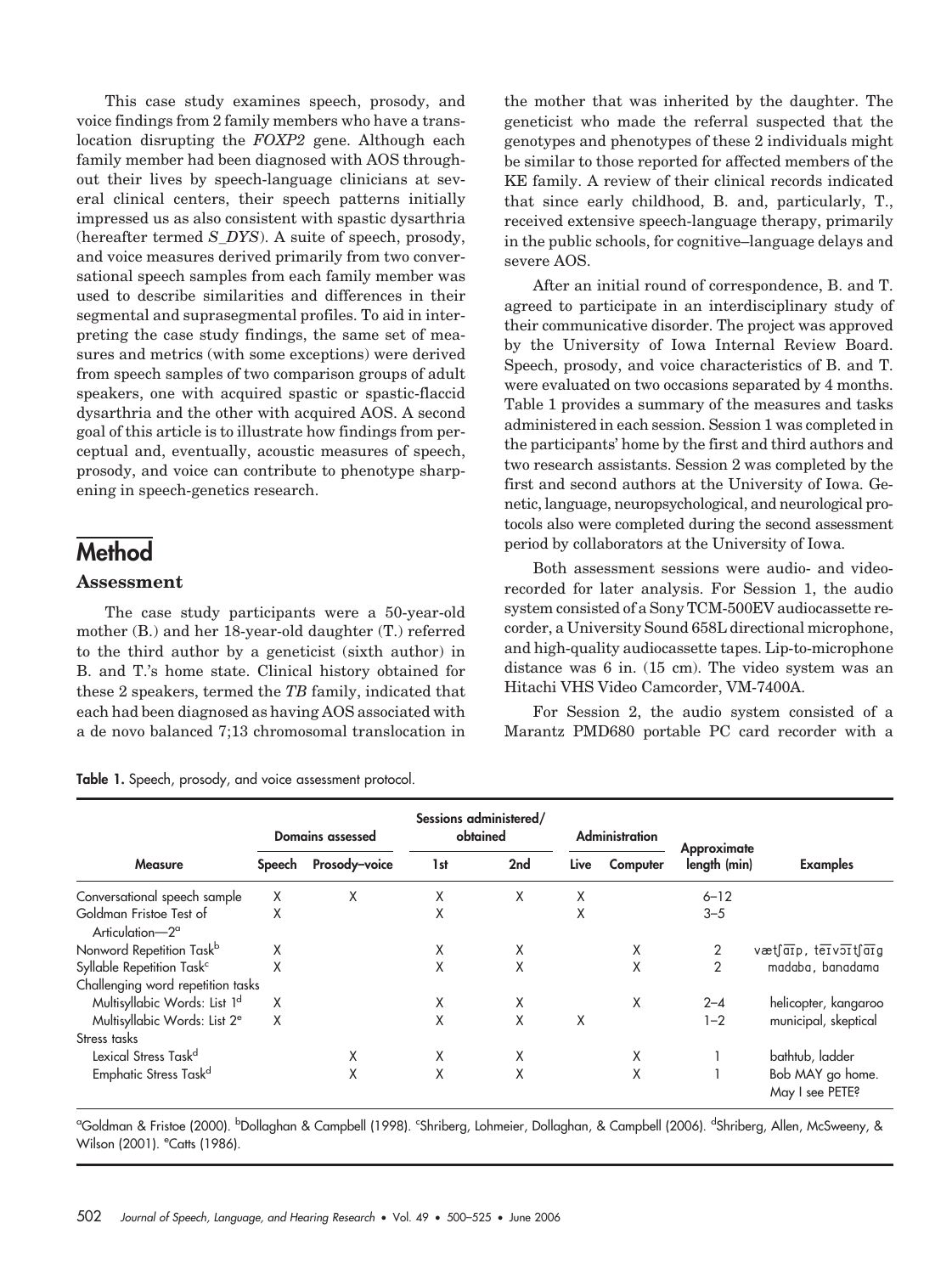unidirectional AudioTechnica ATM75 headset microphone. Video recordings were obtained with a Sony DCR-TRV11 Digital Handycam recording onto a miniDV tape.

### Diagnostic Hypotheses

Table 2 contains a list of 13 speech, prosody, and voice variables derived from 18 metrics and analyses, which, in turn, were derived from 6 measures in the three domains. The last three columns in Table 2 include hypotheses about the descriptive features of S\_DYS and AOS as well as 7 directional hypotheses (bolded) posited to be specific for each disorder. These descriptive features and diagnostic hypotheses are primarily based on five sources: McNeil, Robin, and Schmidt's (1997) influential review chapter on AOS, Duffy's (2005) review of the motor speech disorders literature, and findings in three widely cited reviews on developmental AOS (Davis, Jakielski, & Marquardt, 1998; Forrest, 2003; Murdoch, Porter, Younger, & Ozanne, 1984). Additional information was drawn from a study series on childhood AOS (Odell & Shriberg, 2001; Shriberg et al., 1997a; Shriberg, Aram, & Kwiatkowski, 1997b, 1997c; Shriberg, Campbell, et al., 2003; Shriberg, Green, et al., 2003; Velleman & Shriberg, 1999). As indicated previously, there is considerable debate on the speech, prosody, and voice behaviors that support diagnostic classification consistent with AOS. Therefore, rather than attempting to marshal extended lists of primary sources supporting each diagnostic hypothesis, in this and later sections, these secondary sources (particularly McNeil et al., 1997, and Duffy, 2005) should be understood to include the summative empirical bases for each hypothesis. In consideration of the histories of the present speakers, these features and hypotheses are based on findings reviewed for speakers with both acquired and developmental AOS. Consistent

Table 2. Matrix of domains (3), variables (13), tasks (6), metrics–analyses (18), diagnostic features (11), and hypotheses (7) assessed in the case study.

|               |                                          |                                              |                                                                                                                                                                                   |                                                                                                                           | <b>Consistent with</b>               |         |
|---------------|------------------------------------------|----------------------------------------------|-----------------------------------------------------------------------------------------------------------------------------------------------------------------------------------|---------------------------------------------------------------------------------------------------------------------------|--------------------------------------|---------|
| <b>Domain</b> | Variable                                 | Task                                         | Metrics-analyses                                                                                                                                                                  | <b>Diagnostic features</b><br>and hypotheses <sup>a</sup>                                                                 | <b>Spastic</b><br>dysarthria Apraxia |         |
| Speech        | 1. Severity of speech CSS<br>involvement |                                              | Percentage of Consonants Correct Spastic dysarthria and apraxia<br>Percentage of Vowels Correct<br>Percentage of Consonants Correct<br>by Manner Feature<br>Intelligibility Index | of speech can range from<br>mild to severe. Therefore,<br>severity of involvement is<br>not specific for either disorder. |                                      |         |
|               | 2. Error consistency                     | <b>CSS</b><br>Multisyllabic<br>Words: List 2 | Error target analysis<br>Error type analysis<br>Whole-word analysis<br>Summative analysis                                                                                         | Inconsistent errors                                                                                                       | Ŝ                                    | Ŝ       |
|               | 3. Error type                            | CSS                                          | SODA analysis using<br>severity-adjusted indexes<br>Residual error analysis                                                                                                       | Primarily distortion errors                                                                                               | ŝ                                    | ŝ       |
|               | 4. Error typicality                      | <b>CSS</b><br>Multisyllabic<br>Words: List 2 | <b>EMA</b> analysis                                                                                                                                                               | <b>EMA</b> errors                                                                                                         |                                      | S       |
| Prosody       | 5. Phrasing                              | <b>CSS</b>                                   | PVSP Codes 2-8                                                                                                                                                                    | Inappropriate phrasing                                                                                                    |                                      | Χ       |
|               | 6. Rate                                  | <b>CSS</b>                                   | PVSP Codes 9-12                                                                                                                                                                   | Inappropriate rate                                                                                                        | X                                    | X       |
|               | 7. Sentential stress                     | CSS                                          | PVSP Codes 13-16 and subcodes                                                                                                                                                     | Inappropriate sentential stress                                                                                           | X                                    | X       |
|               | 8. Lexical stress                        | Lexical Stress Task                          | Lexical stress ratio                                                                                                                                                              | Inappropriate lexical stress                                                                                              |                                      | $\sf X$ |
|               | 9. Emphatic stress                       |                                              | Emphatic Stress Task Emphatic stress ratio                                                                                                                                        | Inappropriate emphatic stress                                                                                             |                                      | X       |
| Voice         | 10. Loudness                             | <b>CSS</b>                                   | PVSP Codes 17-18                                                                                                                                                                  | Inappropriate loudness                                                                                                    | Χ                                    |         |
|               | 11. Pitch                                | CSS                                          | PVSP Codes 19-22                                                                                                                                                                  | Inappropriate pitch <sup>b</sup>                                                                                          | X                                    |         |
|               | 12. Laryngeal quality                    | <b>CSS</b>                                   | PVSP Codes 23-29                                                                                                                                                                  | Inappropriate laryngeal quality <sup>c</sup>                                                                              | Χ                                    |         |
|               | 13. Resonance                            | CSS                                          | PVSP Codes 30-32                                                                                                                                                                  | Inappropriate resonanced                                                                                                  | Χ                                    |         |

Note. CSS = conversational speech sample; SODA = substitutions, omissions, distortions, additions; EMA = epenthesis, metathesis, assimilation; PVSP = Prosody–Voice Screening Profile (Shriberg, Kwiatkowski, & Rasmussen, 1990).

<sup>a</sup>The seven diagnostic hypotheses are boldface. <sup>b</sup>Too soft and/or too low pitched. <sup>c</sup>Harsh voice. <sup>d</sup>Hypernasality.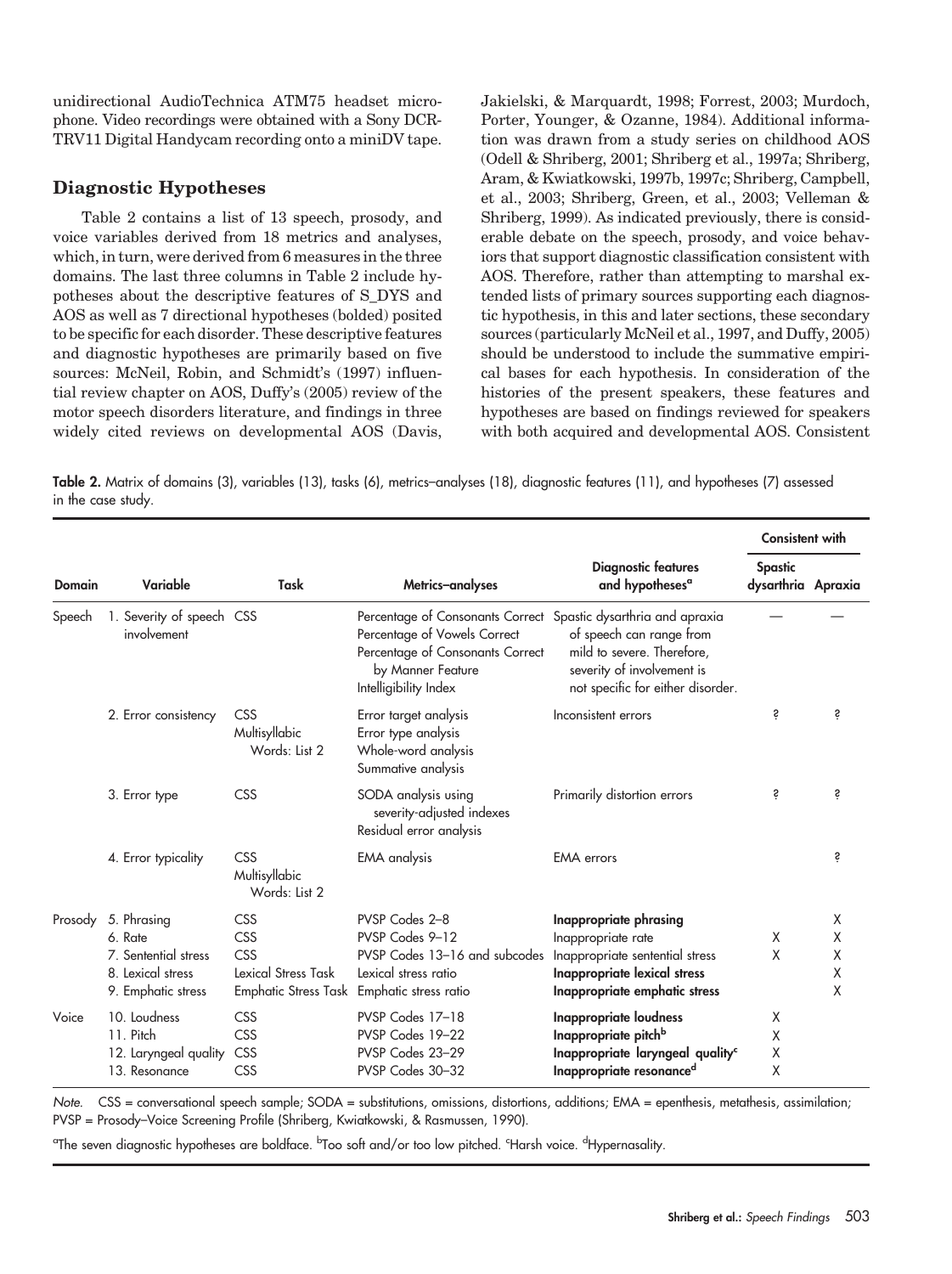with the descriptive goals of this case study, findings for B. and T. are presented in the Results section for all 13 of the variables listed in Table 2, with additional discussion focusing on the 7 directional hypotheses for S\_DYS and AOS. Rationales for the assignment of markers to S\_DYS, AOS, or both disorders are described in the following sections.

### Speech Variables, Measures, Metrics, and Analyses

The following sections provide brief descriptions of the metrics used to assess each variable, with additional information on each metric provided in Results. Custom software in the Programs to Examine Phonological and Phonetic Evaluation Records suite (PEPPER; Shriberg, Allen, McSweeny, & Wilson, 2001) was used to generate the statistical and graphic information for most of the metrics and analyses.

Severity analyses. To assess "severity of speech involvement,'' the first speech variable in Table 2, PEPPER was used to produce 30 speech profiles from each participant that were based on their conversational speech. The profiles provided quantitative detail at the level of allophones (i.e., diacritic modifications), speech sounds, developmental sound classes (to be described), and place-manner-voicing features. To maximize generalizability and provide comparison standard deviation bars, B. and T.'s two conversational samples (i.e., Sessions 1 and 2) were averaged for all summary comparisons. Thus, the conversational speech data used in all the metrics in Table 2 are based on B. and T.'s total number of intelligible words, 446 and 447, respectively, in the two samples. The four measures selected to best describe B. and T.'s severity of speech involvement for the present study, each of which has been described elsewhere (Shriberg, Allen, et al., 2001; Shriberg, Austin, Lewis, McSweeny, & Wilson, 1997), were as follows: Percentage of Consonants Correct, Percentage of Vowels Correct, Intelligibility Index, and Percentage of Consonant Features Correct. As indicated in Table 2, severity of involvement was not hypothesized to be specific for S\_DYS or AOS.

Error consistency analyses. Inconsistent speech errors are one of the core features proposed by many researchers to differentiate childhood AOS from several forms of dysarthria, including S\_DYS (cf. Shriberg, Campbell, et al., 2003). Whereas the errors associated with S\_DYS are reported to be relatively stable, that is, without "islands" of error-free speech, the planning or programming deficits underlying AOS are traditionally described as the source of inconsistent errors. In the developmental literature, these errors conventionally include variability at the phonemic level, such as unusual and variable consonant and vowel substitutions and additions. Based on contemporary models of speech motor control, however, such phoneme-level errors are placed at selection and sequencing levels that precede movement planning (McNeil, 1997, 2003; McNeil et al., 1997). Critical to such classification decisions is valid and reliable information on whether putative substitutions and additions are also distorted, as would be consistent with motor planning involvement (i.e., AOS). A constraint in the present data, as described in the following paragraph, is that they are based wholly on perceptual (transcription) methods, with the attendant problems of both reliability and validity (Shriberg & Lof, 1991). We have therefore taken the conservative position of using a question mark (see Table 2) to assign error consistency to both S\_DYS and AOS.

As shown in Table 2, the software produced four consistency metrics that were based on speech tokens from conversational samples and responses to the Multisyllabic Word Task: List 2 (Catts, 1986). Error target consistency percentages are the averaged consistency of consonant targets produced at least once incorrectly in all repeated tokens of each word type in the sample (i.e., the percentage of times each such sound was said either correctly or incorrectly in repeated tokens of a word type). Error type consistency percentages are the averaged consistency of error types (i.e., the same phonemic-level error) on consonant targets produced at least once incorrectly in all repeated tokens of all word types in the sample. Whole word consistency percentages index the averaged consistency of all errors (i.e., same phoneme-level error on all vowel and consonant targets in the word) in all word types in which at least one sound in the word was produced incorrectly. Last, the software yields a summative consistency metric for each speaker, which is the simple average of scores from the three individual consistency metrics. Conceptually, the summative metric has the property of greater sensitivity to the construct of inconsistency, as reflected in contributions from any two or all three individual consistency metrics. Psychometrically, the use of the average of each participants' three consistency measures (i.e., error type, error target, whole word) generally reduces the observed between-subjects variance (i.e., standard deviations are smaller).

Error type analyses. As shown in Table 2, the software suite includes two sets of metrics and analyses to characterize a speaker's error types. The first is termed SODA analyses, the term for traditional analyses that divide speech errors into the four categories of substitutions, omissions, distortions, and additions. Our analysis, as described in the Results section, provides severity-adjusted percentages for each error type (a series of rules code additions as substitutions or distortions; Shriberg, Allen, et al., 2001). As indicated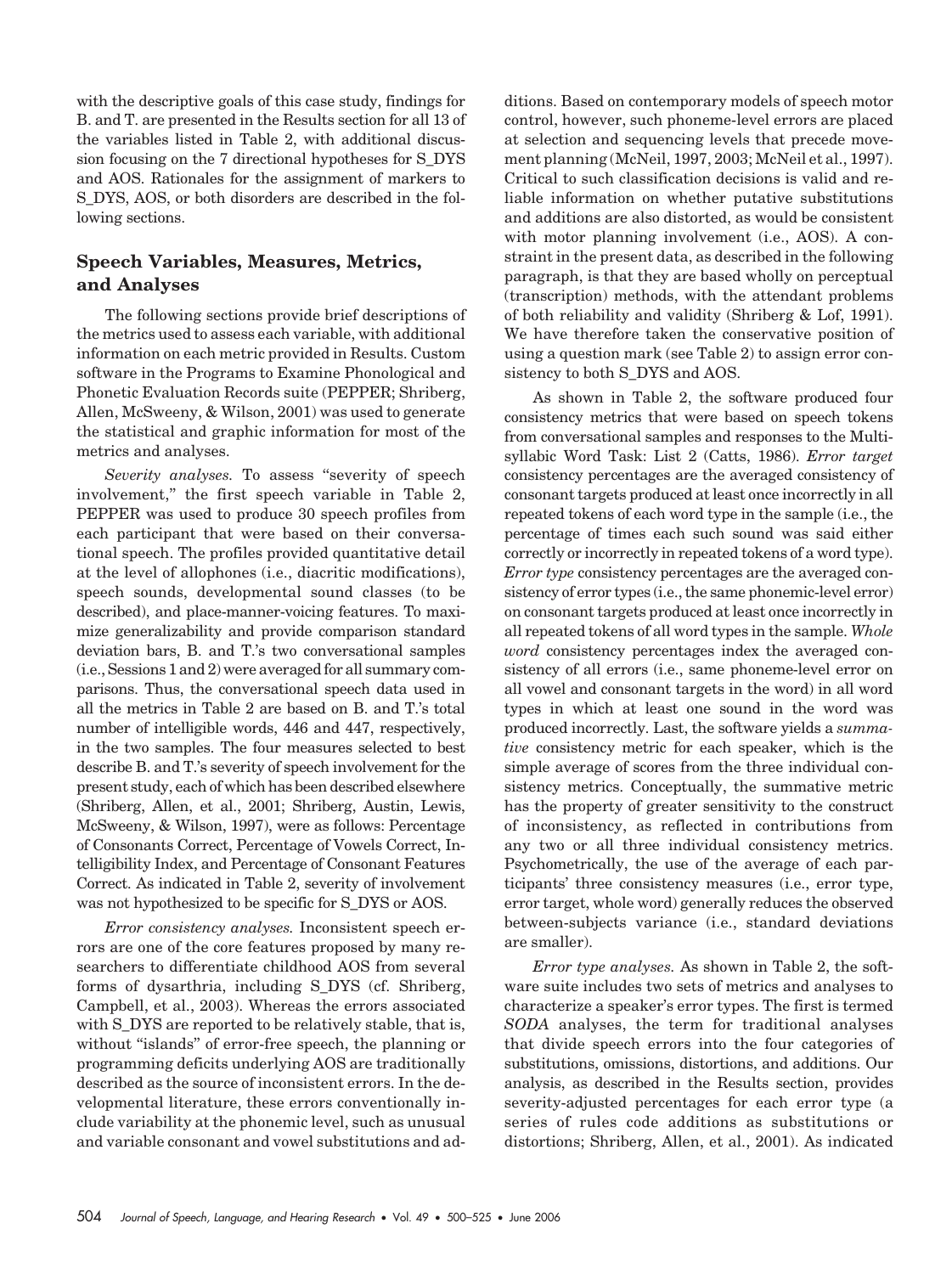previously, the literature on the differential prevalence of such error types in developmental AOS differs from more recent perspectives in acquired AOS. In developmental apraxia, the general perspective is that whereas omissions may be common to both apraxia and dysarthria, substitutions and additions (i.e., phonemic-level errors) are more consistent with apraxia and distortions (i.e., subphonemic-level errors) with dysarthria. In the adult literature, however, there is growing consensus that phoneme-level substitutions and additions are not consistent with the core planning or programming deficits proposed in speech motor control models of AOS (cf. Ballard et al., 2000; Duffy, 2005; McNeil, 2003; McNeil et al., 1997; Odell, McNeil, Rosenbek, & Hunter, 1990; Rosenbek & McNeil, 1991). As indicated previously, McNeil et al. and others conclude that adults with AOS predominantly produce distortions, whereas phonemelevel substitutions are proposed to be more associated with alternative or concomitant aphasia (i.e., paraphasias). We submit that this latter perspective presumes consensus on three methodological needs: (a) a list of the specific speech sound distortions that qualify as evidence for each subtype of dysarthria versus apraxia (i.e., specifying targets and the specific errors in place, manner, voicing, force, or duration), (b) sensitive, specific, and reliable methods for the detection of each distortion type, and (c) well-developed quantitative criteria for the frequencies and distributions of each error type required to classify speakers as making the criterial distortions. The perceptual methods and analysis tools available for the present study do not currently provide such information to differentiate among putative dysarthric versus apraxia distortion types. Hence, as with inconsistent errors reviewed previously, distortion errors are assigned as questionable markers of either dysarthria or apraxia (see Table 2).

A second error type analysis, termed residual error analysis, was used to describe the most frequent types of distortion errors B. and T. made in their conversational speech. Studies of children with prior speech delay of unknown origin have indicated that distortions of sibilants  $(\sqrt{s}, \sqrt{z}, \sqrt{\zeta})$  and rhotics  $(\sqrt{r}, \sqrt{s}, \sqrt{\zeta})$  are the most frequent residual speech errors observed in life span data (Austin & Shriberg, 1996; Lewis & Shriberg, 1994; Shriberg & Kwiatkowski, 1994). The goal of the present analysis was to determine if B. and T.'s distortion errors were like those commonly observed in speakers with prior speech delay (e.g., dentalized sibilants, derhotacized liquids), were more consistent with problems of speech motor control (e.g., spirantized stops, epenthetic stops, or nasals), or included errors from both putative sources. The question addressed both the descriptive goals of this case study and the secondary goal of illustrating how detailed speech measures may be used to sharpen phenotypes used in speech-genetics research. No hypotheses were posited about the differential diagnostic significance of residual developmental speech sound distortions.

Error typicality analyses. Although researchers have not agreed on one diagnostic checklist for childhood AOS (cf. Shriberg, Campbell, et al., 2003), there is some consensus in this literature that three types of speech errors may have diagnostic specificity: epenthetic errors (additions of across-manner sounds; e.g.,  $\sqrt{2}$ rk $\frac{r}{s}$ rstra $\frac{r}{s}$  for *orchestra*), metathetic errors (reversals of target sounds within words; e.g.,  $\sin\theta$  for cinnamon), and atypical assimilation errors (e.g., a target sound in a phonetically complex word changes to resemble exactly, or in salient features, another target sound in the word; e.g., /perorel/ for *parallel*). We propose the cover term EMA errors (epenthesis, metathesis, assimilation) to refer collectively to these error classes, included in Table 2, and as the metrics and analysis for error typicality.

In speakers who correctly produced the target sounds elsewhere in a corpus, EMA errors have been viewed as having face and construct validity as markers for developmental AOS. EMA errors are not included among the many natural phonological processes (with the exception of some forms of assimilation) that have been proposed to describe the deletion and substitution errors of children with typical and delayed-speech acquisition. However, as previously reviewed, EMA errors in adults with acquired disorders have been interpreted as consistent with the selection and sequencing deficits in aphasia (i.e., paraphasias). It is interesting that this is the classificatory perspective first proposed by Gopnik and colleagues (Gopnik, 1990; Gopnik & Crago, 1991; see also Watkins, Dronkers, & Vargha-Khadem, 2002) to account for the speech-language error patterns observed in affected members of the KE family. For the present study, we provide descriptive information on such errors but only provisionally assign EMA errors as support for AOS (see Table 2).

### Prosody and Voice: Variables, Measures, Metrics, and Analyses

The Prosody–Voice Screening Protocol. Information for six of the remaining eight variables in Table 2 was obtained from a perceptually based analysis instrument termed the Prosody-Voice Screening Protocol (PVSP: Shriberg, Kwiatkowski, & Rasmussen, 1990). Table 2 includes the codes used for each variable, which are aggregated, percentaged, and profiled by the PEPPER analysis software. Figure 1 is a list of all exclusion and the primary prosody–voice codes, as described with audio exemplars in Shriberg et al. (1990) and in a reference data archive (Shriberg, Kwiatkowski, Rasmussen, Lof, &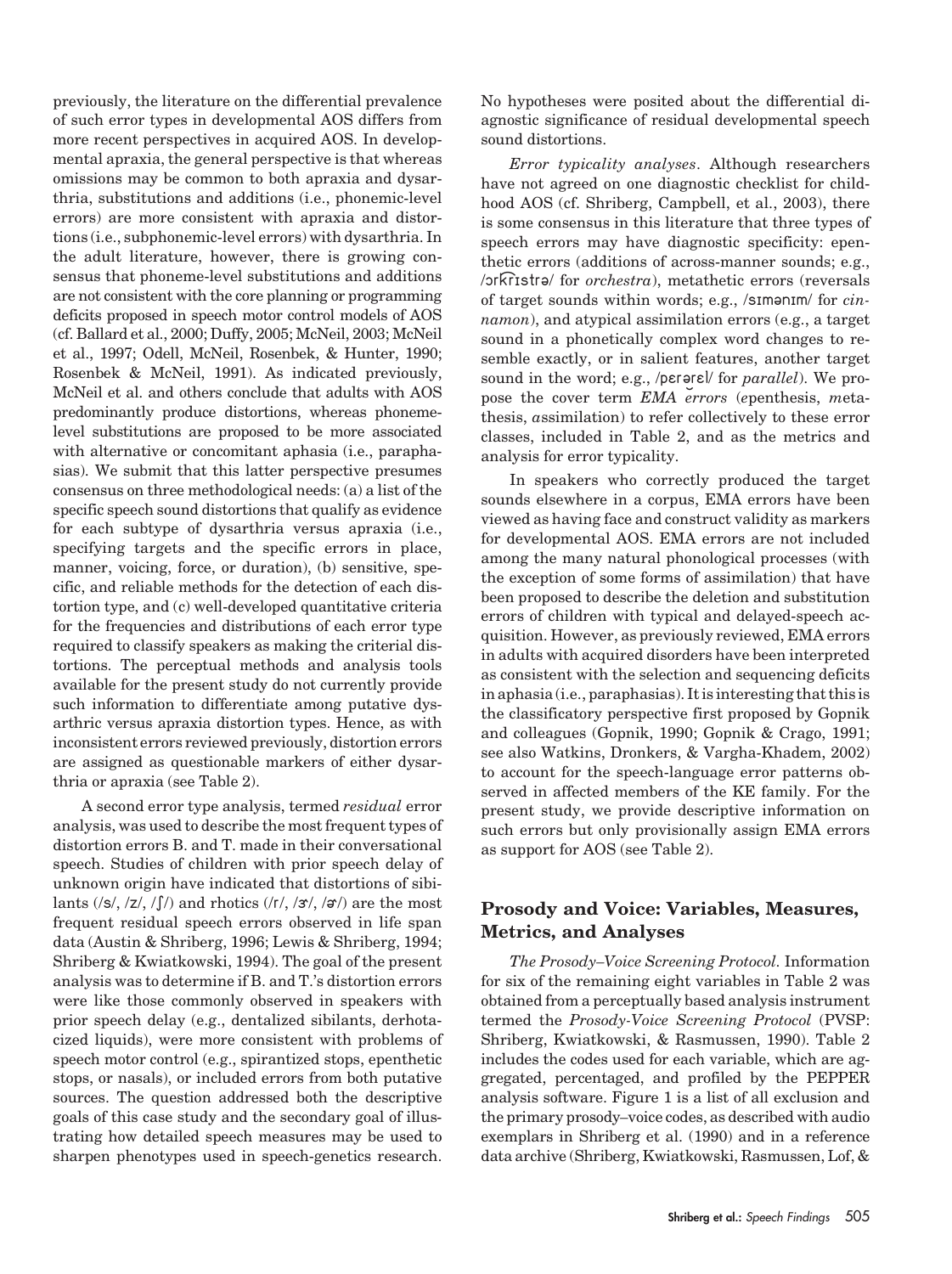Figure 1. The 32 exclusion codes and 32 prosody–voice codes used in the Prosody–Voice Screening Profile (Shriberg, Kwiatkowski, & Rasmussen, 1990). Copyright 1990 by Lawrence Shriberg, Joan Kwiatkowski, and Carmen Rasmussen. Reprinted with permission.

|                                                                                                                                                                | <b>Exclusion Codes</b>                                                                                                                                                                                                               |                                              |                                                                                                       |                                                                            |                                                                                           |                                                                                                           |                                                                                                                                       |  |  |  |  |  |
|----------------------------------------------------------------------------------------------------------------------------------------------------------------|--------------------------------------------------------------------------------------------------------------------------------------------------------------------------------------------------------------------------------------|----------------------------------------------|-------------------------------------------------------------------------------------------------------|----------------------------------------------------------------------------|-------------------------------------------------------------------------------------------|-----------------------------------------------------------------------------------------------------------|---------------------------------------------------------------------------------------------------------------------------------------|--|--|--|--|--|
|                                                                                                                                                                | Content/Context                                                                                                                                                                                                                      |                                              | Environment                                                                                           |                                                                            | Register                                                                                  |                                                                                                           | <b>States</b>                                                                                                                         |  |  |  |  |  |
| C <sub>1</sub><br>C <sub>2</sub><br>C <sub>3</sub><br>C <sub>4</sub><br>C <sub>5</sub><br>C <sub>6</sub><br>$C$ 7<br>C <sub>8</sub><br>C9<br>C10<br>C11<br>C12 | Automatic Sequential<br>Back Channel/Aside<br>I Don't Know<br>Imitation<br>Interruption/Overtalk<br>Not 4 (+) Words<br>Only One Word<br>Only Person's Name<br>Reading<br>Singing<br>Second Repetition<br>Too Many<br>Unintelligibles | E <sub>1</sub><br>E <sub>2</sub><br>E3<br>E4 | Interfering Noise<br>Recorder Wow/Flutter<br>Too Close to<br>Microphone<br>Too Far from<br>Microphone | R1<br>R <sub>2</sub><br>R <sub>3</sub><br>R <sub>4</sub><br>R <sub>5</sub> | Character Register<br>Narrative Register<br>Negative Register<br>Sound Effects<br>Whisper | S <sub>1</sub><br>S <sub>2</sub><br>S <sub>3</sub><br>S4<br>S5<br>S6<br>S7<br>S8<br>S9<br>S <sub>10</sub> | Belch<br>Cough/Throat Clear<br>Food in Mouth<br>Hiccup<br>Laugh<br>Lip Smack<br><b>Body Movement</b><br>Sneeze<br>Telegraphic<br>Yawn |  |  |  |  |  |

### Prosody-Voice Codes

Prosodv

|                        | Phrasing                                                                                                                                                                                                             |   |                                                                               | Rate                         | <b>Stress</b>        |                                                                                                                                            |  |  |
|------------------------|----------------------------------------------------------------------------------------------------------------------------------------------------------------------------------------------------------------------|---|-------------------------------------------------------------------------------|------------------------------|----------------------|--------------------------------------------------------------------------------------------------------------------------------------------|--|--|
| 3<br>4<br>5.<br>6<br>8 | Appropriate<br>Sound/Syllable Repetition<br>Word Repetition<br>Sound/Syllable and Word<br>Repetition<br>More than One Word Repetition<br>One Word Revision<br>More than One Word Revision<br>Repetition and Revision | 9 | Appropriate<br>Slow/Pause Time<br>10<br>Fast<br>11<br>Fast/Acceleration<br>12 | Slow Articulation/Pause Time | 13<br>14<br>15<br>16 | Appropriate<br>Multisyllabic Word Stress<br>Reduced/Equal Stress<br>Excessive/Equal/Misplaced<br><b>Stress</b><br>Multiple Stress Features |  |  |
| Voice                  |                                                                                                                                                                                                                      |   |                                                                               |                              |                      |                                                                                                                                            |  |  |
|                        | Loudness                                                                                                                                                                                                             |   | Pitch                                                                         |                              |                      | Quality                                                                                                                                    |  |  |
|                        |                                                                                                                                                                                                                      |   |                                                                               | Laryngeal Features           |                      | <b>Resonance Features</b>                                                                                                                  |  |  |

| Loudness                                |                      | Pitch                                                                                  | Quality                                |                                                                                                                                         |                |                                                   |  |  |  |  |
|-----------------------------------------|----------------------|----------------------------------------------------------------------------------------|----------------------------------------|-----------------------------------------------------------------------------------------------------------------------------------------|----------------|---------------------------------------------------|--|--|--|--|
|                                         |                      |                                                                                        |                                        | Laryngeal Features                                                                                                                      |                | <b>Resonance Features</b>                         |  |  |  |  |
| Appropriate<br>Soft<br>17<br>18<br>Loud | 19<br>20<br>21<br>22 | Appropriate<br>Low Pitch/Glottal Fry<br>Low Pitch<br>High Pitch/Falsetto<br>High Pitch | 23<br>24<br>25<br>26<br>27<br>28<br>29 | Appropriate<br>Breathy<br>Rough<br>Strained<br>Break/Shift/Tremulous<br>Register Break<br>Diplophonia<br>Multiple Laryngeal<br>Features | 30<br>31<br>32 | Appropriate<br>Nasal<br>Denasal<br>Nasopharyngeal |  |  |  |  |

Miller, 1992). The exclusion codes shown in Figure 1 are used to exclude utterances from PVSP coding that are due to assessment constraints, typically with very young children or children with cognitive, behavioral, or other challenges (cf. McSweeny & Shriberg, 2001). The codes are divided into those associated with content–context (Codes C1–C12), environment (Codes E1–E4), register (Codes R1–R5), and state (Codes S1–S10). The first 24 eligible (i.e., nonexcluded) utterances are coded with 1 of 32 PVSP codes used to classify utterances with inappropriate prosody or voice. Percentages above 90% appropriate for each of the 7 prosody and voice domains shown in Figure 1 are considered ''pass'' on this instrument, percentages from 80% to 89% are considered ''questionable,''

and percentages below 80% are considered "fails." All technical information cited below is abstracted from the two reference citations.

Phrasing. Appropriate phrasing is defined as a flow of word and phrase groups that are appropriate for the speaker's age, emotional state, and the intended propositional content. As indicated in Figure 1, phrasing includes 7 PVSP codes that assess elements that disrupt phrasing, including part- and whole-word repetitions, revisions, and combinations of these behaviors in the same utterance. Such behaviors are posited to occur when speakers try to self-correct their errors (Shriberg et al., 1997c). As indicated in Table 2, inappropriate phrasing is posited to be specific for AOS.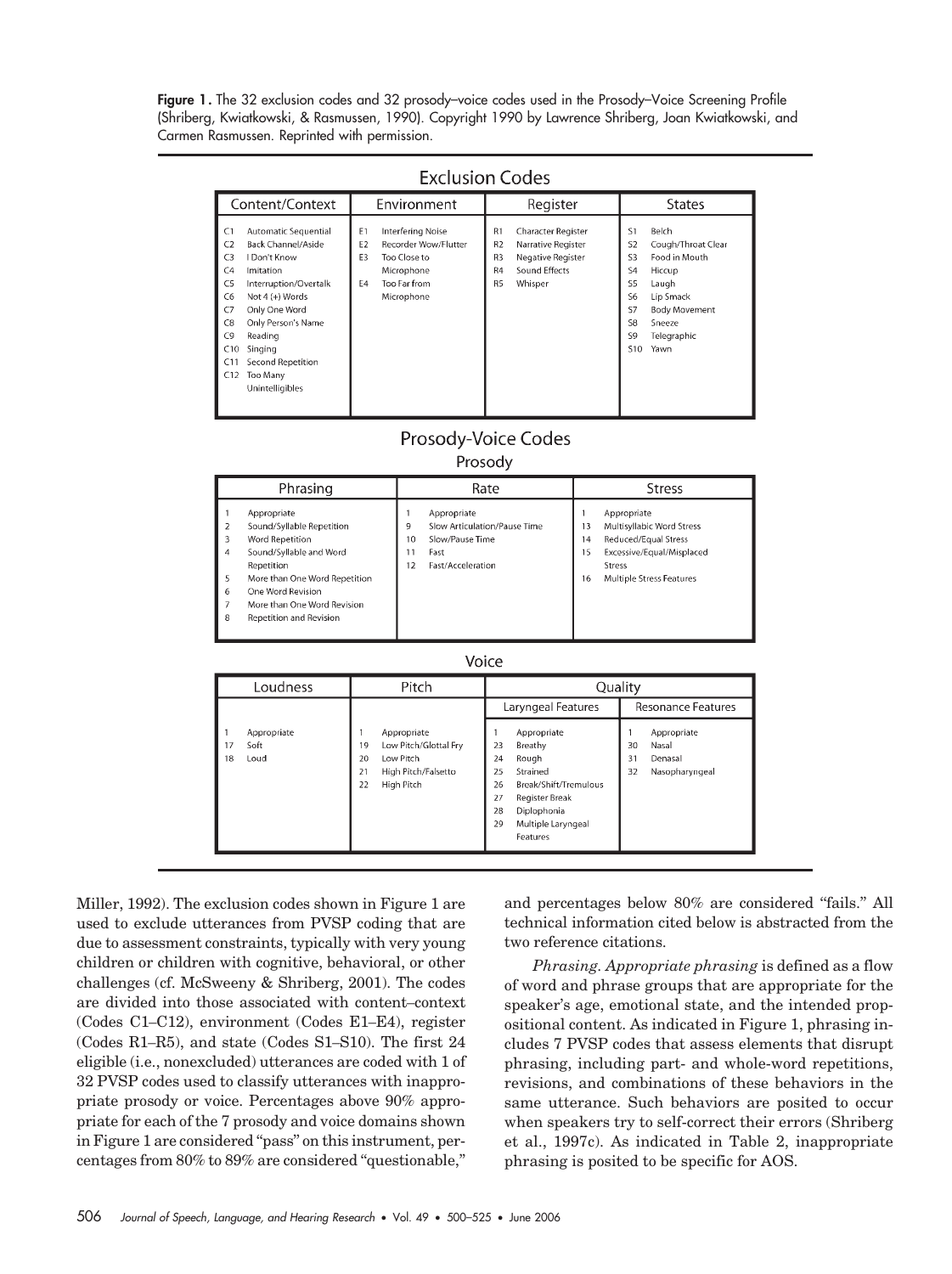Rate. The criterion for appropriate rate in PVSP analysis of adult conversational speech is 4–6 syllables per second. The four inappropriate rate codes differentiate between rates that are too slow because of articulation and/or pause time and rates that are too fast with or without accelerations (PV Codes 9–12). As indicated in Table 2, both speakers with S\_DYS and AOS are posited to have slow rates.

Sentential stress. Appropriate sentential stress is coded perceptually in the PVSP using four primary codes and a series of secondary codes (not shown in Figure 1, but described later) that provide quantitative information on relevant subtypes of excessive-equal stress. Speakers with S\_DYS and those with AOS are posited to have inappropriate sentential stress.

Lexical stress. The Lexical Stress Task (Shriberg, Allen, et al., 2001) was developed to provide acoustic data on a speaker's stress in imitation of prerecorded trochaic words (see examples in Table 1). The lexical stress ratio (LSR: Shriberg, Campbell, et al., 2003) is obtained by dividing a speaker's stress on the first syllable of each of eight trochaic words by stress on the second syllable, thereby normalizing for individual differences in intensity, frequency, and duration. A principal components analysis of a number of candidate variables to represent stress yielded weightings for three acoustic metrics for each syllable: amplitude area, frequency area, and duration. These weightings were applied to each speaker's scores on each syllable, yielding one dimensionless LSR value. LSR findings for 35 preschool and school-aged speakers with speech delay of unknown origin reported in Shriberg, Campbell, et al. (2003) have recently been cross-validated in an additional sample of 19 children with speech delay of unknown origin (Shriberg, McSweeny, Karlsson, Tilkens, & Lewis, 2006). Included in these two data sets of 54 total children were 17 speakers suspected to have AOS. Findings in each study indicated that a statistically greater proportion of the latter speakers' average LSR values on the eight words fell at each end of the distribution of LSR scores. These findings suggested that these speakers suspected to have AOS were either overstressing (high LSR values) or understressing (low LSR values) syllables in the trochaic words. As indicated in Table 2, inappropriate lexical stress is posited to be specific for AOS.

Emphatic stress. As shown in the examples in Table 1, the Emphatic Stress Task (Shriberg, Allen, et al., 2001) assesses a speaker's ability to imitate emphatic stress. This task, which was developed to be appropriate for the cognitive and speech constraints of young children with significant speech delay, consists of 2 four-word sentences repeated four times each. Emphatic stress shifts across each of the four words in each sentence on each repetition (e.g., BOB may go home, Bob MAY go home, etc.). Scoring is currently accomplished perceptually. Using consensus techniques, the transcriber and the first author scored each response as either matching or not matching the targeted stressed word in the recorded stimulus, yielding a maximum possible score of 8 for each task administration. As indicated in Table 2, inappropriate emphatic stress was posited as specific for AOS.

Loudness and pitch. Appropriate loudness and pitch were coded from the conversational sample. Six PVSP codes are used to classify utterances that are too loud or too soft and/or too low or too high pitched for the speaker's age and gender. Inappropriate loudness or pitch was not posited to characterize AOS, but lowered loudness and especially lowered pitch were posited to be consistent with S\_DYS.

Laryngeal and resonance quality. Appropriate laryngeal and resonance quality was defined as vocal characteristics in conversation that were within the normal range for the speaker's age and gender. A series of 10 PVSP codes (Figure 1) were used to classify different types and combinations of laryngeal and resonance quality that were perceived as inappropriate, relative to the exemplars used in the training program completed by the research assistant who coded these data (see next section). Inappropriate laryngeal quality was posited as specific for S\_DYS but not for AOS. Inappropriate resonance (in particular, consistent hypernasality) was posited as characteristic of S\_DYS.

## Comparison Data

To provide additional data on the questions addressed in this case study, we compared findings from B. and T. with data from two groups of adult speakers with acquired motor speech disorders. Odell and Shriberg (2001) reported data from 9 adults with S\_DYS and 14 adults with acquired AOS. The conversational speech samples from all except 2 of the speakers with S\_DYS met the prosody–voice coding requirement of 24 intelligible utterances, reducing to 7 the total number of participants in the present study with spastic or spasticflaccid dysarthria. In Odell and Shriberg's study, audio recordings of conversational speech samples from each of the 21 eligible speakers were transcribed and coded for prosody–voice by the same transcriber who completed the transcription and prosody–voice coding of B. and T.'s samples in the present study. Approximately 61% of the present samples were transcribed and prosody– voice coded by consensus with another experienced research transcriber.

Table 3 is a summary of clinical information for the speakers in the comparison groups. All 21 participants were native speakers of American English, and with the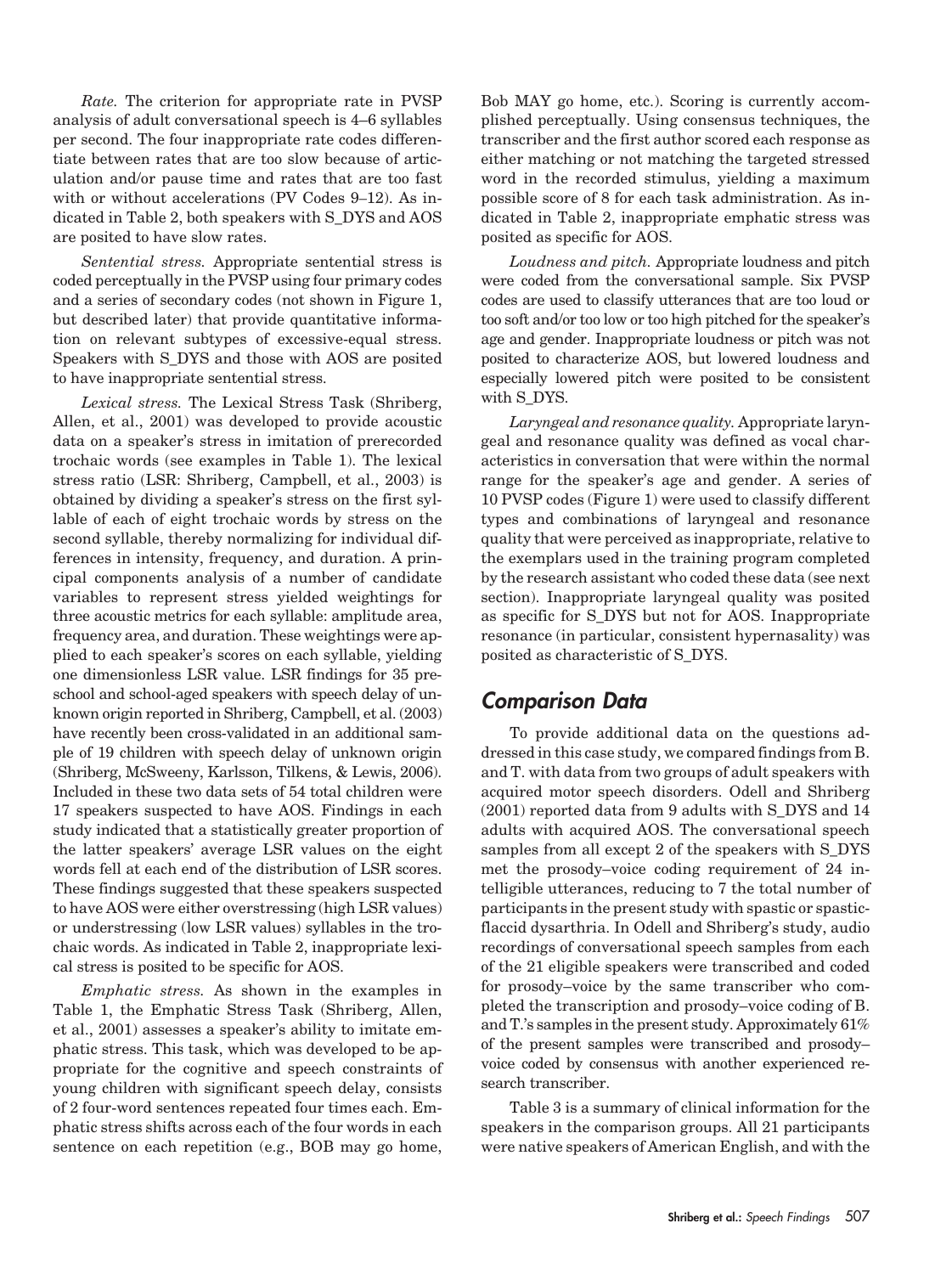Table 3. Description of comparison speakers with spastic dysarthria (S\_DYS) and apraxia of speech (AOS).

|                       |                |      |           | S_DYS $(n = 7)$ |          |             |      |           | AOS $(n = 14)$ |          |      |      |     |
|-----------------------|----------------|------|-----------|-----------------|----------|-------------|------|-----------|----------------|----------|------|------|-----|
| Variable              | $\mathbf n$    | M    | <b>SD</b> | Range           | $%$ male | $\mathbf n$ | M    | <b>SD</b> | Range          | $%$ male | z    | t    | p   |
| Sex                   |                |      |           |                 | 100      |             |      |           |                | 85.7     | 1.53 | 1.53 | .13 |
| Age (years)           |                | 64.1 | 11.3      | 48-79           |          |             | 61.4 | 8.8       | $50 - 81$      |          |      | 0.56 | .59 |
| Postonset (months)    |                | 33.2 | 19.2      | $4 - 60$        |          |             | 50.4 | 55.2      | $1 - 180$      |          |      | 1.03 | .32 |
| Etiology <sup>a</sup> |                |      |           |                 |          |             |      |           |                |          |      |      |     |
| Stroke                | $\overline{4}$ |      |           |                 |          | 14          |      |           |                |          |      |      |     |
| <b>MS</b>             |                |      |           |                 |          |             |      |           |                |          |      |      |     |
| TBI                   |                |      |           |                 |          |             |      |           |                |          |      |      |     |
| Type of dysarthria    |                |      |           |                 |          |             |      |           |                |          |      |      |     |
| Spastic               | 4              |      |           |                 |          |             |      |           |                |          |      |      |     |
| Spastic-flaccid       | $\overline{2}$ |      |           |                 |          |             |      |           |                |          |      |      |     |

<sup>a</sup> Excluding the participant in the dysarthric group with cerebral palsy (congenital).

exception of 1 speaker with cerebral palsy (described below), none had premorbid histories of speech or language disorders. As shown in Table 3, speakers in both groups were predominantly male (S\_DYS: 7 of 7, 100%; AOS: 12 of 14, approximately 86%); a between-groups test of proportions was nonsignificant. The speakers' ages ranged from 48 to 81 years; a  $t$  test for differences in mean age was nonsignificant. At assessment, participants in the two groups (excluding the participant with cerebral palsy) ranged from 1 to 180 months postonset of brain  $d$ amage; a t test for differences in mean months postonset was nonsignificant.

Odell and Shriberg's (2001) research provided detailed information on the widely used cognitive and language tests administered to the two speaker groups. The fifth author, an American Speech-Language-Hearing Association (ASHA)–certified clinician with over 20 years of experience with neurogenic speech-language-voice disorders, used all available test information plus supplemental measures to cross-validate the referral classification. Classification criteria for acquired apraxia and subtypes of dysarthria followed the guidelines in Wertz, LaPointe, and Rosenbek (1984) and Darley, Aronson, and Brown (1975), respectively. As described for the speakers with AOS in Odell and Shriberg (2001) and confirmed for the speakers with S\_DYS, none of these participants had substantial hearing loss, less than low–normal cognitive performance, or dementia. The primary diagnosis for 18 of the 21 speakers was one or more strokes, most commonly resulting in a unilateral, left-hemisphere lesion as documented by radiological reports or physician comments in the medical records. The speakers had been diagnosed by referring speech-language pathologists, all of whom were ASHA certified with 10–35 years of experience in the diagnosis and treatment of adult neurogenic speechlanguage disorders. Many of the speakers had participated in other research studies locally as well as research projects at several sites in North America. The 21 speakers had only very mild or no aphasia.

As indicated above, one of the speakers with S\_DYS had cerebral palsy and was included in the present sample to allow for an inspection of developmental issues. This participant was within the same age range as the other speakers with S\_DYS and approximately the same age as B. at the time his speech was assessed. Detailed inspection of this individual's speech, prosody, and voice profiles indicated that, with one exception discussed later, he did not substantially differ in severity or error type from the other 6 speakers with S\_DYS.

### Transcription and Prosody–Voice Coding

Procedures. All speech production tasks were transcribed and prosody–voice coded by a research transcriber who had over 12 years of experience using a narrow phonetic transcription system and the PVSP. The transcription system includes a set of diacritic symbols, transcription conventions, and formatting conventions for file processing in a software suite developed for research in speech sound disorders (Shriberg, Allen, et al., 2001; Shriberg & Kent, 2003). The conversational samples and all other speech tasks from Session 1 were transcribed and prosody–voice coded using one of several well-maintained Dictaphone Model 2550 analog playback devices used in prior studies of speech sound disorders. The digital video samples from Session 2 were played back using custom software for computerbased transcription (Shriberg, McSweeny, et al., 2005). Transcription of Sessions 1 and 2 were completed from the audiotapes and the digitally recorded videotapes,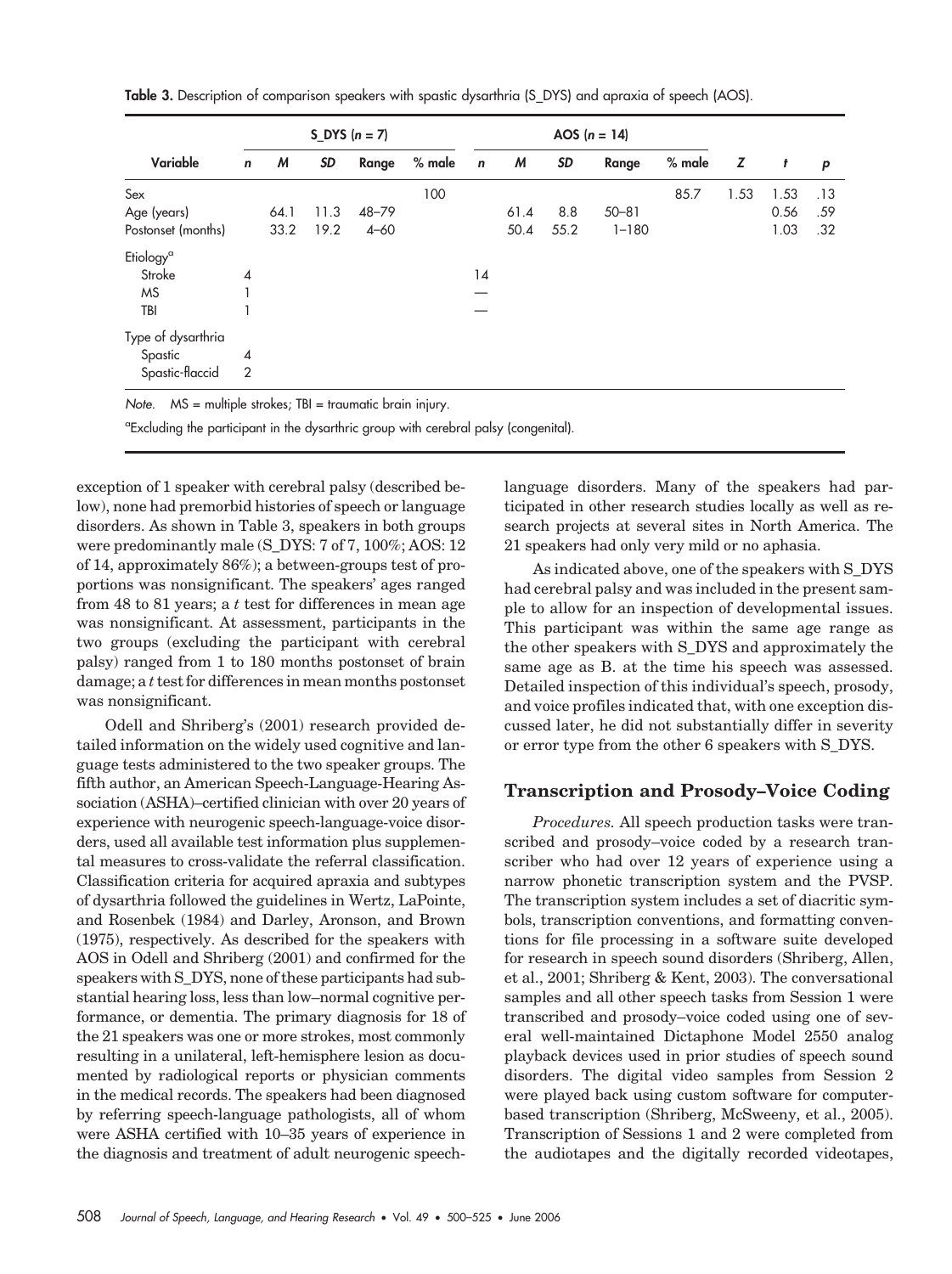respectively. Findings reported in Shriberg, McSweeny, et al. have indicated that transcription and prosody– voice data from digital compared with analog recording and playback systems are comparable.

Reliability. A total of 7 of the 25 (28%) conversational samples were randomly selected for individual retranscription and repeated prosody–voice coding by two transcribers. Ages of the 7 speakers—2 with acquired S\_DYS, 3 with acquired AOS, and 1 each for B. and T. ranged from 18 to 70 years. Three of the samples had been transcribed and coded initially by consensus between two research transcribers, and the remaining four samples by one (Transcriber 1) member of the team. All seven samples were retranscribed and recoded by both members of the consensus team. Point-to-point percentages of agreement for transcription and prosody–voice coding were provided by software utilities (Shriberg, Allen, et al., 2001; Shriberg & Olson, 1988).

Average intrajudge agreement (based on 1,480 words) for Transcriber 1, who transcribed all seven samples twice, was 98.2% for broad (i.e., disregarding diacritics in either transcript) phonetic transcription of consonants and 87.3% for narrow (i.e., including diacritics in either transcript) phonetic transcription. For vowels, average intrajudge agreement was 92.2% for broad and 82.8% for narrow phonetic transcriptions. Average intrajudge agreement for the second member (Transcriber 2) of the consensusteam(basedon3samplesand671words)was98.3% for broad transcription of consonants and 90.9% for narrow transcription. For vowels, average intrajudge agreement was 94.5% for broad phonetic transcription and 89.3% for narrow transcription. Last, average interjudge agreement calculated on four samples (772 words) was 95.5% and 89.4% for broad phonetic transcription of consonants and vowels, respectively, and 79.9% and 75.5% for narrow transcription of consonants and vowels, respectively.

Intrajudge prosody–voice agreement was based on 152 (Transcriber 1) and 72 (Transcriber 2) coded utterances from all seven randomly chosen conversational speech samples (Transcriber 1) and three conversational samples (Transcriber 2). Point-to-point percentages of agreement for each transcriber were 92.6% and 93.7%, respectively, on the basis of appropriate versus inappropriate prosody–voice codes for each of the six domains; agreements were 87.2% and 93.1% on the basis of exact agreement for both appropriate and all inappropriate codes. Intrajudge agreement for the five prosody–voice domains of interest in this study, including percentages calculated at the summative levels, was as follows for the two coders, respectively: phrasing: 98.7%/100%; rate: 87.5%/62.5%; stress: 88.7%/94.4%; laryngeal quality: 82.2%/98.6%; and resonance quality: 94.1%/100% (all utterances in the three samples were coded appropriately both times). Last, interjudge agreement at the summa-

tive level of prosody–voice coding (based on 80 coded utterances from four conversational speech samples) was 75.4% on the basis of appropriate versus inappropriate prosody–voice codes foreachofthe six domains and73.2% on the basis of exact agreement for both appropriate and all inappropriate codes. These reliability findings were consistent with those obtained using comparable auditory perceptual systems for phonetic transcription and prosody–voice coding (cf. Shriberg & Lof, 1991; Shriberg, McSweeny, et al., 2005).

# **Results** Cognitive, Language, and Speech Status

Table 4 is a summary of findings from the cognitive, language, and articulation test instruments administered to B. and T., using the higher of the test scores for measures given twice. As indicated by the reference data in Table 4, B. and T. had scores ranging from the low– normal range of cognitive–language functioning to frank impairment. Although reference data on the phonological processing tasks were not available for speakers of this age, B. and T.'s percentages on these measures were lower than the approximately 90%–100% performance results obtained from typically speaking, older speakers' responses to the Nonword Repetition Task (Dollaghan, September 14, 2004, personal communication). B. and T. also had notably lower scores on the Syllable Repetition Task (Shriberg, Lohmeier, Dollaghan, & Campbell, 2006), a measure of phonological processing developed expressly for speakers with limited phonetic inventories. Last, B. and T.'s performance on the Sounds-in-Words subtest of the Goldman Fristoe Test of Articulation—2 (GFTA–2; Goldman & Fristoe, 2000), which assesses a speaker's phonetic inventory in citation forms, yielded standard scores of 88 and 94, respectively. Therefore, these values were somewhat lower for speakers of B. and T.'s age (using the oldest available GFTA–2 reference value for B.). Errors were primarily distortions of sibilants and rhotic consonants, as described in later analyses. A companion article (Ballard et al., 2006) provides detailed analyses of the cognitive–language findings, summarized in Table 4. For these reasons and space constraints, the present article does not include further discussion of B. and T.'s cognitive–language status.

## Speech

## Severity of Speech Sound Involvement

Findings. Figure 2 provides summary information on B. (dark-filled bars) and T.'s (light-filled bars) severity of speech sound involvement as assessed in the two conversational samples, including means and standard deviation bars. Findings for the comparison data, to be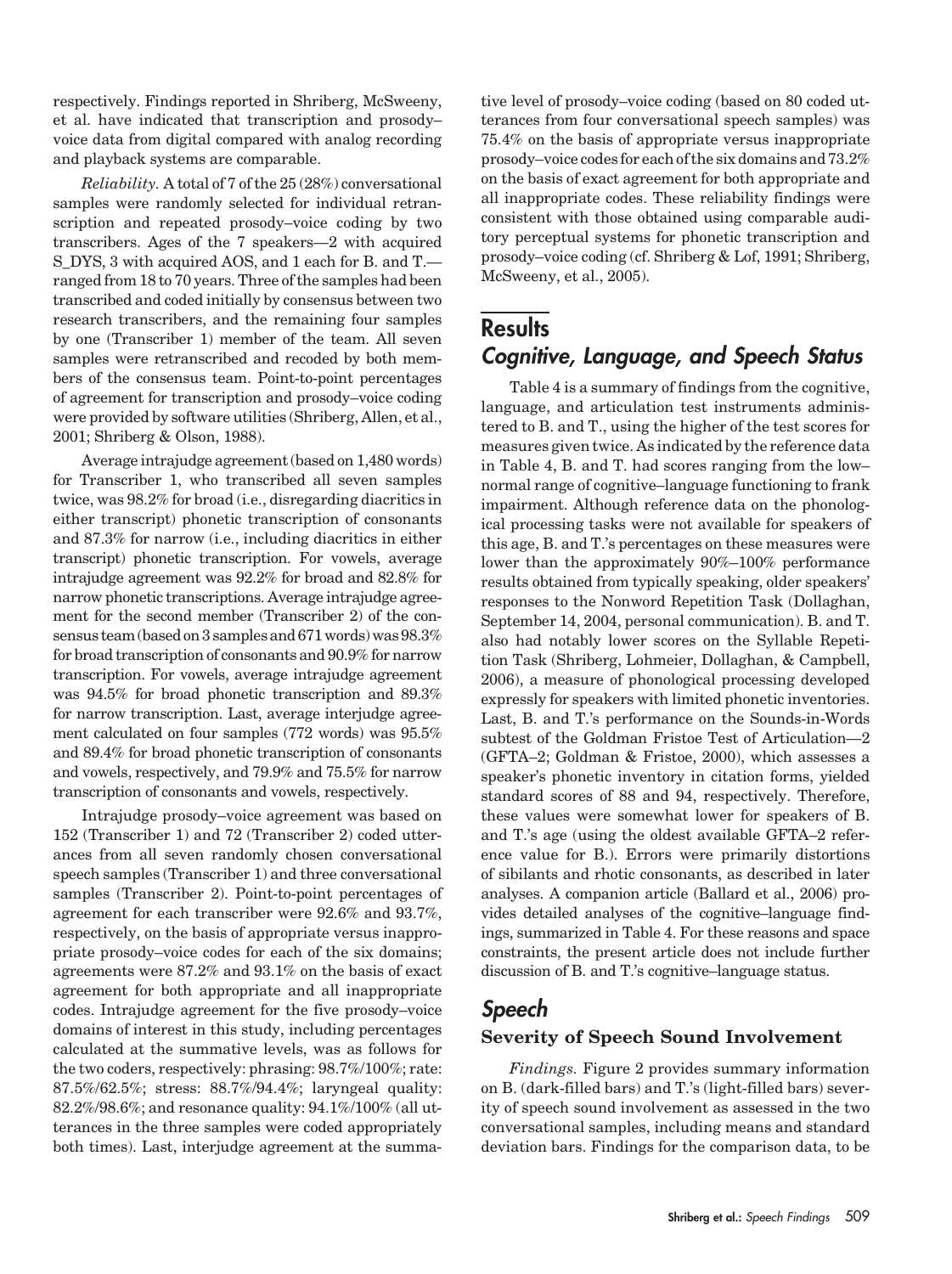|                         |                                      |               |                 | Reference data  |           |
|-------------------------|--------------------------------------|---------------|-----------------|-----------------|-----------|
| <b>Domain</b>           | <b>Measure</b>                       | Mother ("B.") | Daughter ("T.") | M               | <b>SD</b> |
| Cognition               |                                      |               |                 |                 |           |
| Nonverbal               | WAIS-III <sup>a</sup>                |               |                 |                 |           |
|                         | Picture Completion                   | 9             | 6               | 10              | 3         |
|                         | Digit Symbol-Coding                  | 4             | 5               | 10              | 3         |
|                         | <b>Block Design</b>                  | 8             | 8               | 10              | 3         |
|                         | <b>Object Assembly</b>               | 10            | 9               | 10              | 3         |
|                         | Picture Arrangement                  | 9             | 6               | 10              | 3         |
|                         | Performance IQ                       | 95            | 87              | 100             | 15        |
| Verbal                  | WAIS-III <sup>a</sup>                |               |                 |                 |           |
|                         | Vocabulary                           | 6             | 5               | 10              | 3         |
|                         | <b>Similarities</b>                  | 8             | 9               | 10              | 3         |
|                         | Arithmetic                           | 4             | 7               | 10              | 3         |
|                         | Digit Span                           | 5             | 8               | 10              | 3         |
|                         | Information                          | 11            | 5               | 10              | 3         |
|                         | Verbal IQ                            | 81            | 81              | 100             | 15        |
|                         | Full Scale IQ                        | 88            | 81              | 100             | 15        |
| Language                |                                      |               |                 |                 |           |
| Receptive               | PPVT-III <sup>a</sup>                | 83            | 79              | 100             | 15        |
|                         | Grammaticality judgment <sup>b</sup> | 76            | 82              | 99              |           |
| Expressive              | CELF-3: Recalling sentences          | 3             | 3               | 10              | 3         |
|                         | <b>EVT</b>                           | 4.6           | 4.6             | 10              | 3         |
| Speech                  |                                      |               |                 |                 |           |
| Phonological processing | Nonword Repetition Task              | 72%           | 75%             | NA <sup>c</sup> |           |
|                         | Syllable Repetition Task             | 66%           | 74%             | NA <sup>c</sup> |           |
| Production              | GFTA-2 (2000) <sup>a</sup>           | 88            | 94              | 100             | 15        |

Table 4. Summary data on mother's and daughter's cognitive, language, and speech status.

Note. WAIS–III = Wechsler Adult Intelligence Scale—Third Edition (Wechsler, 1997); PPVT–III = Peabody Picture Vocabulary Test—Third Edition (Dunn & Dunn, 1997); CELF–3 = Clinical Evaluation of Language Fundamentals— Third Edition (Semel, Wiig, & Secord, 1995); EVT = Expressive Vocabulary Test (Williams, 1997); GFTA–2 = Goldman Fristoe Test of Articulation—Second Edition (Goldman & Fristoe, 2000).

<sup>a</sup>Standard scores. <sup>b</sup>Percentage. <sup>c</sup>Data not available.

discussed in the following section, are also included in Figure 2, including means and standard deviations for the 7 adults with S\_DYS (cross-hatched bars) and the 14 adults with acquired AOS (diagonal-striped bars). The legend for Figure 2 describes the speech metric comparisons in Panel A and Panel B. Reference data for these measures indicate that by 18 years of age or younger, typical speakers have scores approaching 100% on each metric (Austin & Shriberg, 1996). B. and T.'s percentages on the metrics shown in Figure 2 were generally lower than typical speakers.

As shown in Figure 2, Panel A, B.'s and T.'s total Percentage of Consonants Correct scores, respectively, were 90% and 85.2%, and their total Percentage of Vowels Correct scores were 96.3% and 95.4%, respectively. Their Intelligibility Index scores, however, were nearly perfect, at 98.9% and 98.5%, respectively. As organized by developmental sound class (Panel A: Early-8, Middle-8, and Late-8 consonants) and consonant manner features (Panel B: nasals, glides, stops, affricates, fricatives, and liquids), findings indicated that B. and T.'s error target patterns were consistent with the general order of English consonant acquisition, which in all languages, is presumed to reflect a gradient of increasingly difficult perceptual, cognitive, and articulatory demands. Specifically, in conversational speech, B. and T., respectively, had 98.5% and 94.1% correct articulation of the Early-8 consonant sounds  $(\overline{m}, \overline{b}, \overline{y}, \overline{n}, \overline{w}, \overline{d}, \overline{b}, \overline{b}, \overline{b}, \overline{b})$ 92.2% and 77.9% correct Middle-8 consonants  $/(t/$ ,  $/\rho$ ,  $/k$ ,  $/g/$ ,  $/f/$ ,  $/vl$ ,  $/tf/$ ,  $/df/$ ,  $ad/77.0\%$  and  $82.5\%$  correct Late-8 consonants  $(\int \int \int \int \int \frac{1}{s}, \frac{1}{s}, \frac{1}{s}, \frac{1}{s}, \frac{1}{s}, \frac{1}{s}, \frac{1}{s})$ . As indicated by the consonant manner feature data in Panel B, B.'s errors were primarily on the liquids  $\pi$  and  $\pi$  (63.2% correct), whereas T.'s consonant errors were primarily on stops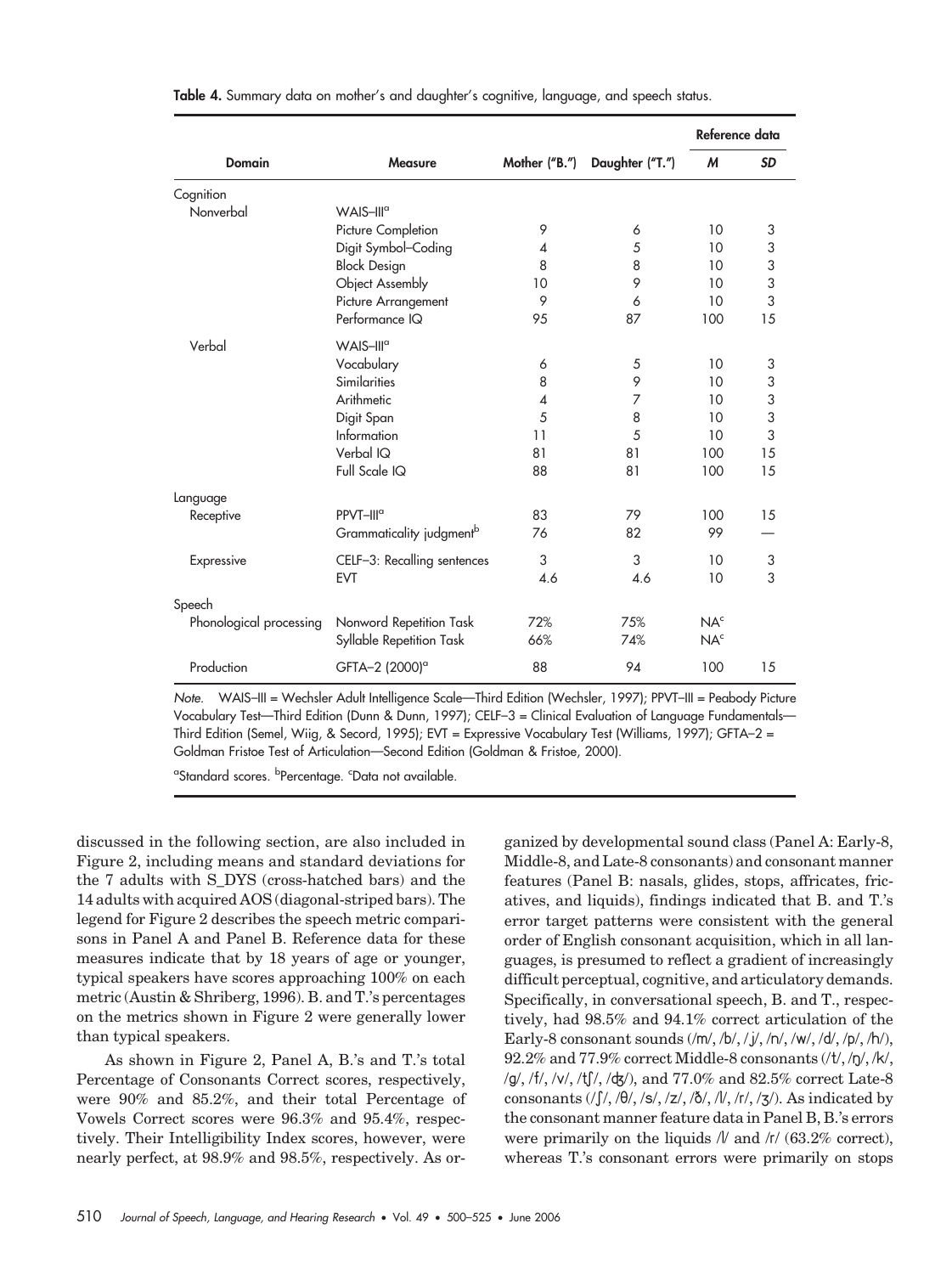Figure 2. Summary of findings from the severity of involvement metrics calculated from the conversational speech samples of mother (B.), daughter (T.), and the two comparison groups with motor speech disorders. Panel A is a summary of the findings organized by developmental sound class (Shriberg, Austin, Lewis, McSweeny, & Wilson, 1997). This ontogenetic construct divides the 24 English consonants into three subgroups (i.e., Early-8, Middle-8, and Late-8) that reflect the chronological order of consonant acquisition in typical and delayed speech development. Panel A also includes findings for the Percentage of Vowels Correct, which indexes the severity of involvement of vowels (divided into nonrhotic and rhotic  $[\frac{1}{3}, \frac{1}{3}]$  and diphthongs, and the Intelligibility Index, which indicates the percentage of words in the conversational sample that were intelligible to the transcriber(s). Panel B provides severity data organized by manner features, arranged left to right to reflect their order of acquisition in typical and delayed speech development (Shriberg et al., 1997).



(76.9%), affricates (81.3%), and fricatives (81.7%). As indicated in Table 2, no diagnostic classification hypotheses were posited for severity of involvement findings because this variable is not specific for S\_DYS or AOS.

Comparison data. Preliminary examination of the distributional moments for the data from the two comparison groups (Figure 2 and all following analyses) indicated that these data met criteria for parametric analyses without the need for transformations but warranted use of unpooled standard-deviation terms for the between-groups  $t$  tests. Descriptive and inferential statistical findings comparing speakers with S\_DYS to those with acquired AOS, including Hedges-corrected effect sizes (Hedges & Olkin, 1985) are provided in Figure 2 and all following figures. As shown in the legend at the bottom of Figure 2, medium effect size  $\geq 0.5$ , large effect  $size \geq 0.8$ , and very large effect size  $\geq 1.0$ . The confidence intervals bounding the effect sizes were generally large,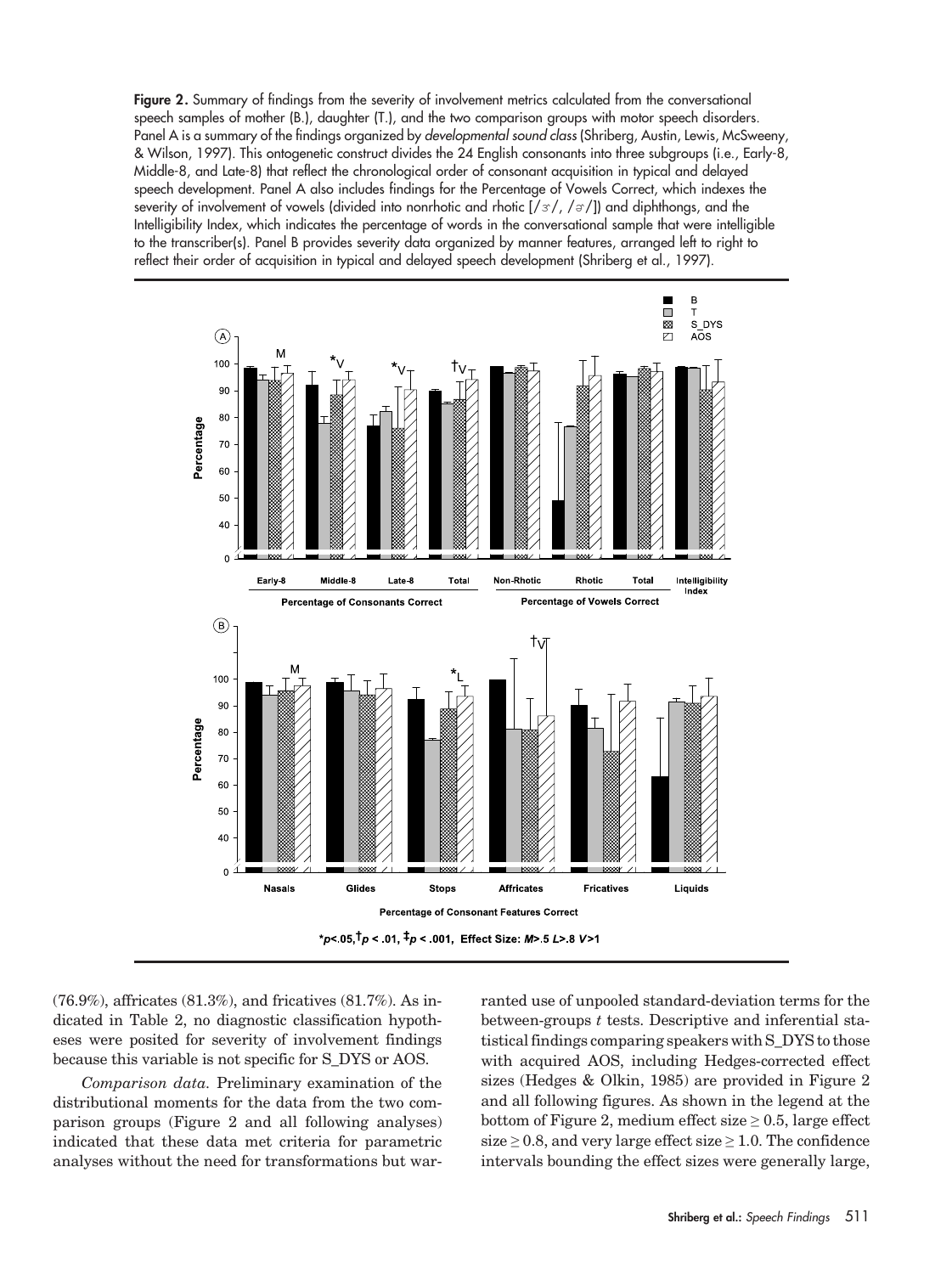due, in part, to the small sample sizes. Significant effect sizes (i.e., similar to t-test values) at the .05 alpha level or larger are indicated by the conventional symbols. Because of low statistical power and consequent risk for Type II errors, alpha levels were not adjusted for familywise testing within each panel, and the inferential statistical findings were used as supplementary support. In order of importance, interpretation of findings was influenced by (a) the number and coherence of obtained effect sizes of medium or greater magnitude per analysis, (b) the magnitudes of obtained effect sizes, and (c) the reliability of findings as estimated by the associated inferential statistics.

As indicated previously, Figure 2 includes information on the severity findings for speakers in the two comparative groups with S\_DYS (cross-hatched bars) and acquired AOS (diagonal-striped bars). In 12 of the 14 comparisons shown in Figure 2, the speakers with S\_DYS had lower average percentage correct scores than the speakers with acquired AOS. These differences were associated with large to very large effect sizes for 5 of the 12 comparisons, each of which was statistically significant.

Note that B. and T.'s scores on many of the severity metrics and subscales were closer to the average scores of the comparison-group speakers with S\_DYS. The strongest findings were for the Late-8 sounds (the most challenging sounds), in which B. and T.'s standard deviation bars did not overlap those of the speakers with acquired AOS. As indicated previously, however, although B. and T.'s severity levels were considerably lower than the approximately 100% expected for typical speakers of their age, these findings cannot be viewed as support for a greater dysarthric component in their speech patterns because increased severity was not specific for S\_DYS.

### Error Consistency

Findings. The three consistency analyses described in the Method section assessed the stability of B. and T.'s speech sound errors in conversational speech and in response to the more difficult of the two challenging word repetition tasks (see Table 1, List 2). There were two constraints on the analyses. First, because of the large standard error of measurement at the level of narrow phonetic transcription of consonants and vowels–diphthongs (cf. McSweeny & Shriberg, 1995; Shriberg et al., 1997b; Shriberg & Lof, 1991), consistency analyses were not psychometrically appropriate at the phonetic (i.e., diacritic) level of analysis. Second, with the exception of the wholeword consistency analysis, there were too few occurrences of phoneme-level, vowel or diphthong errors to complete vowel or diphthong consistency analyses. The left side of Table 5 shows a summary of findings for B. and T. for the three consistency metrics. Each analysis was based on all repeated tokens of all word types (e.g., all tokens of the word  $\log$ ) in the speech samples. In the combined two conversational samples for each speaker, B. had 11 eligible tokens of 5 types and T. had 45 eligible tokens of 16 types.

The primary consistency findings are that B. and T.'s consistency scores differed from one another, both as sampled in conversation and by responses to the challenging multisyllabic word task. As shown in Table 5, B.'s individual and overall consistency scores were low, averaging 55.3% in conversational speech and 61.4% in repetitions of the challenging multisyllabic words. In contrast, T. had over 20% higher individual and overall consistency scores, averaging 72.9% in repeated tokens of the same word type in conversation and 86.9% in repetitions of the challenging multisyllabic words. Relative to the potential value of such information for

|                           |                        |      |           |      |           |       |           |      | <b>Comparison groups</b> |      |                  |      |                             |
|---------------------------|------------------------|------|-----------|------|-----------|-------|-----------|------|--------------------------|------|------------------|------|-----------------------------|
|                           |                        |      | B.        |      | T.        | S DYS |           |      | <b>AOS</b>               |      | t test           |      | Effect size $(ES)^{\alpha}$ |
| Sample                    | Consistency metric     | M    | <b>SD</b> | M    | <b>SD</b> | M     | <b>SD</b> | M    | <b>SD</b>                | t    | $\boldsymbol{p}$ | ES   | Adj.                        |
| Conversation              | Error target           | 41.0 | 10.8      | 64.0 | 13.0      | 54.2  | 11.7      | 43.9 | 21.2                     | 1.59 | .329             | 0.54 | Medium (ns) <sup>b</sup>    |
|                           | Error type             | 83.3 | 23.6      | 84.7 | 9.8       | 87.6  | 18.1      | 58.8 | 40.3                     | 1.88 | .150             | 0.81 | Large (ns)                  |
|                           | Whole word             | 41.7 | 11.8      | 70.0 | 20.4      | 70.0  | 22.9      | 45.6 | 39.5                     | 1.56 | .142             | 0.67 | Medium (ns)                 |
|                           | Summative <sup>c</sup> | 55.3 | 24.2      | 72.9 | 10.7      | 70.6  | 16.7      | 49.4 | 8.2                      |      |                  | 1.76 | Very large <sup>d</sup>     |
| Multisyllabic Word Task 2 | Error target           | 60.0 | 4.2       | 88.7 | 16.0      |       |           |      |                          |      |                  |      |                             |
|                           | Error type             | 87.1 | 2.0       | 97.1 | 4.1       |       |           |      |                          |      |                  |      |                             |
|                           | Whole word             | 37.0 | 5.2       | 75.0 | 35.4      |       |           |      |                          |      |                  |      |                             |
|                           | Average <sup>c</sup>   | 61.4 | 25.1      | 86.9 | 11.2      |       |           |      |                          |      |                  |      |                             |

Table 5. Summary of findings from three types of consistency analyses completed on the conversational speech samples and response to the challenging word repetition task, List 2.

<sup>a</sup>Hedges corrected (Hedges & Olkin, 1985). <sup>b</sup>ns = nonsignificant. <sup>c</sup>Summative = sum of 3 tasks divided by 3; *SD* computed from 3 task scores. d Significant: confidence interval = 0.71–2.81.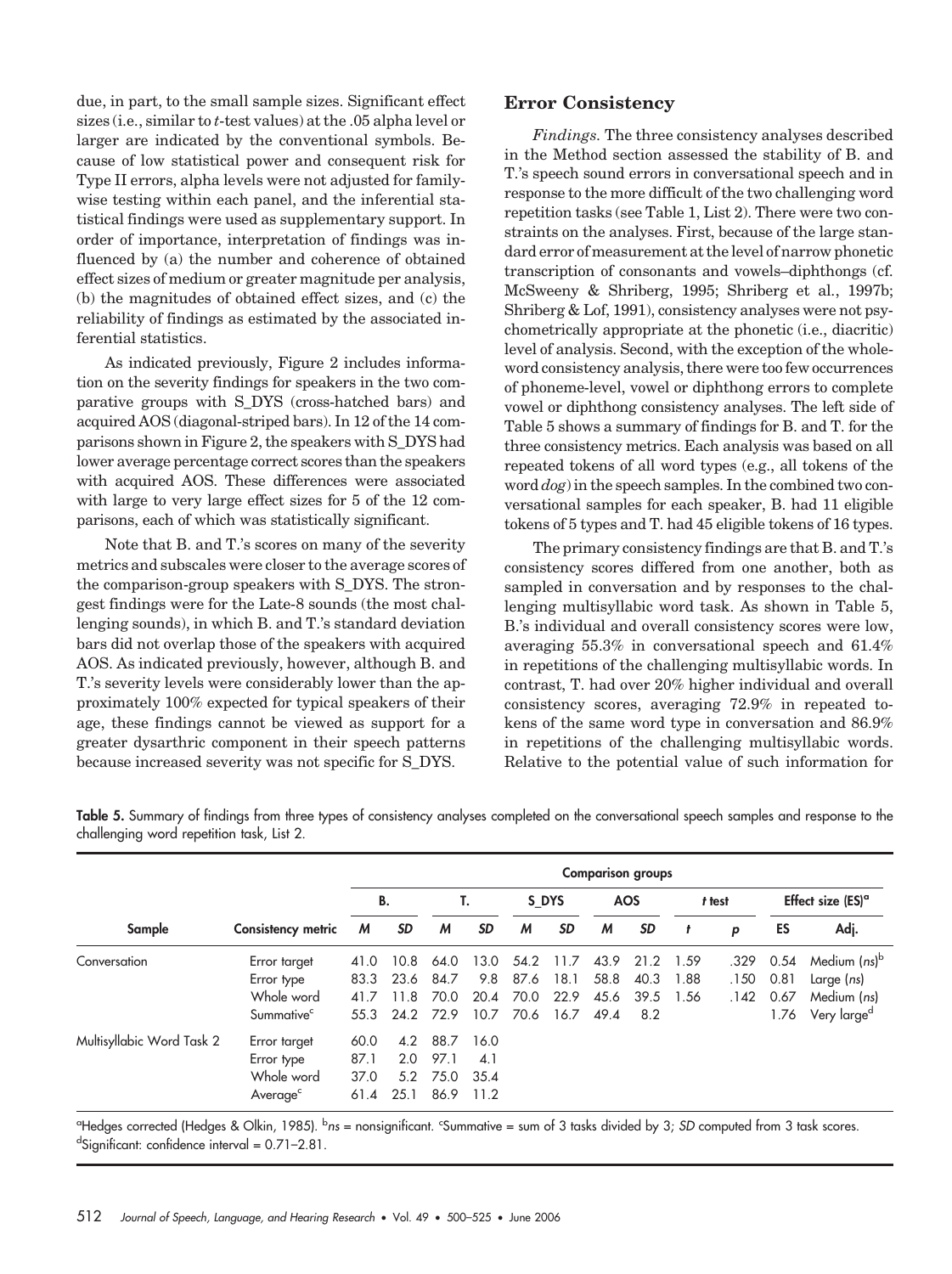differential diagnosis, these consistency findings support an apraxic component in B.'s speech error pattern and possibly an apraxic component for T. if they included distortions. As indicated above, reliability concerns prohibit analysis of findings at the diacritic level of narrow phonetic transcription. However, the obtained differences between B.'s and T.'s error consistency, which in this case was independent of severity of involvement (B. averaged higher Percentage of Consonants Correct scores; see Figure 2), appear to underscore the individual differences in speech error patterns that may occur in speakers suspected of having a similar genetically based motor speech disorder.

Comparison data. Consistency data for the comparison groups were available only from the conversational speech samples. First, as shown for the conversational speech analysis findings in Table 5, the speakers with S\_DYS had higher mean consistency scores than the speakers with acquired AOS on each of the three consistency metrics as well as on the summative consistency metric. The latter comparison was associated with a very large and statistically significant effect size. The between-groups comparisons for the individual consistency metrics were not statistically significant, but each comparison was associated with a medium or large effect size. These findings were viewed as providing mixed support for the conventional view that inconsistent speech errors are specific for AOS, because the speakers with S DYS also had lowered consistency of errors, although not as low as the speakers with acquired AOS. That is, although these comparative data indicate that inconsistent speech errors may be a feature of both acquired and developmental AOS, the lowered consistency data for the speakers with S\_DYS suggest that the specificity of inconsistency as a marker of AOS may not be as robust, if not conceptually untenable.

To summarize, using the means and standard deviations from the two speaker groups as comparison data, B.'s lowered error consistency scores were similar to the values found for a sample of speakers with acquired AOS. In contrast, T.'s lowered consistency scores were more similar to the values obtained for a sample of speakers with acquired S\_DYS.

### Error Type Analyses

Findings. Figure 3 is a summary of the error type findings for B. and T. and the two comparative groups using SODA classifications proportioned within the six English consonant manner features. The phonetic transcription system and keyboarding procedures for computer analyses included conventions for treating some speech sound additions as substitutions and others as distortions (cf. Shriberg & Kent, 2003; Shriberg, Allen, et al., 2001). To adjust for differences in each speaker's

severity of involvement, these analyses were based on metrics termed the Relative Omission Index (ROI), Relative Substitution Index (RSI), and Relative Distortion Index (RDI). The denominators for each of the three metrics (ROI, RSI, RDI) were the total number of errors on a target sound or target sound class, and the numerators were the number of errors obtained meeting requirements for each error type. Thus, as shown for B. and T. in Figure 3, the sum of their ROI (Panel A), RSI (Panel B), and RDI (Panel C) percentages equals 100% (i.e., 100% of the speech errors).

B.'s and T.'s errors on nasal targets were almost entirely omissions, whereas their errors on glide targets were always distortions. Their error types differed from one another on the remaining four manner types, particularly on stops, affricates, and liquids. Thus, B.'s and T.'s severity-adjusted error indexes at the level of manner features were not similar to one another.

Comparison data. Beginning with the comparisongroup findings in Figure 3, Panel A, speakers with S\_DYS had higher average ROIs than speakers with acquired AOS on five of the six manner types. These differences were associated with medium effect sizes for the nasals, glides, and affricates, and a very large effect size and a statistically significant difference  $(p < .01)$  for the fricative comparisons. The pattern of findings for the RSI (Panel B) comparisons across the six manner features was less clear. The speakers with S\_DYS averaged higher RSI values than the speakers with acquired AOS on the affricates (medium effect size), fricatives, and liquids, but lower values on the nasals (medium effect size) and stops. The RDI findings (Panel C) were somewhat more consistent across manner classes, with speakers with S\_DYS averaging lower RDI values on glides (large effect size), affricates, fricatives (medium effect size), and liquids.

Thus, using medium or larger effect size as the criterion for an empirically meaningful difference between the speakers with S\_DYS compared to acquired AOS, the speech sound errors of speakers with acquired AOS were more often substitutions for nasals and distortions of glides and fricatives. The speech sound errors of those with S\_DYS were more often omissions of target nasals, glides, and fricatives; substitutions for affricates; and distortions of stops. On the basis of transcription and analysis conventions used in the present comparison, these severity-adjusted findings do not support a perspective in the conventional childhood AOS literature that substitution errors predominate in speakers with apraxia and distortion errors predominate in speakers with dysarthria. Regardless of their diagnostic significance, these severity-adjusted error type findings for the adult speakers supported the present findings indicating that B.'s and T.'s errors included both distortions and other types of errors. Using the perceptually based SODA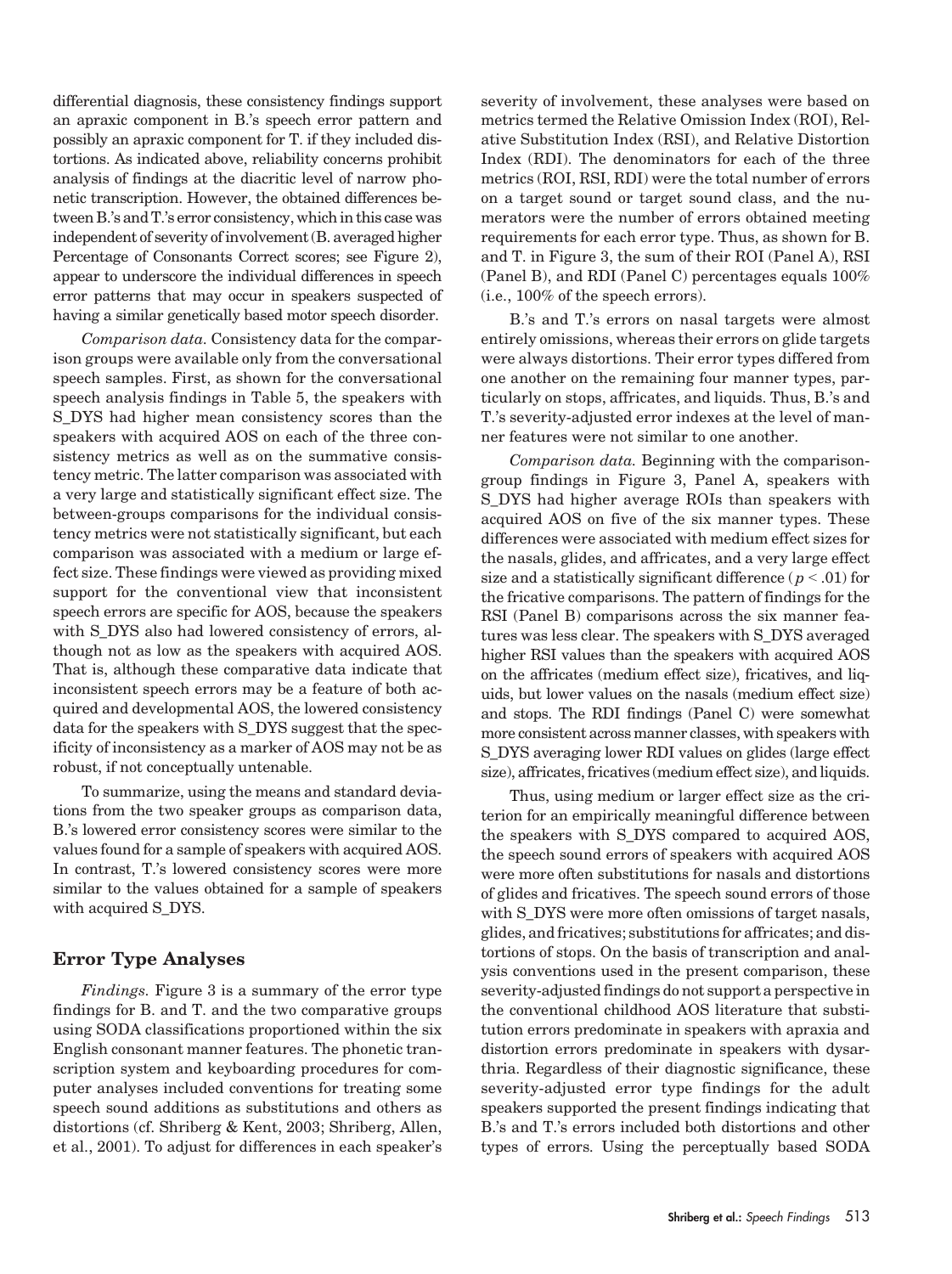

Figure 3. Summary of findings from the error type metrics calculated from the conversational speech samples of mother (B.), daughter (T.), and the two comparison groups with motor speech disorders.

analyses, the types of speech errors made in conversation by B., T., and the speakers with acquired motor speech disorders appeared to have been dependent heavily on the manner feature of the target consonant.

#### Phoneme-Level Analyses

Findings. Phoneme-level analyses of B.'s errors indicated that her most frequent error sounds were the three rhotics. Her percentages correct on Targets /r/,  $\sqrt{s}$ , and  $\sqrt{s}$  in conversational speech, respectively, were 44.6%, 71.4%, and 43.5%. The diacritic-level data indicated that nearly all of B.'s error productions were derhotacized. In comparison, T.'s percentages correct on rhotics were 86.2%, 87.5%, and 64.3%. T.'s most frequent errors were distortions and within-manner substitutions on the sibilants /s/ (74.6%), /z/ (68.6%), and / $\int$ / (40.0%), sounds on which B. had percentages correct of 86.2%, 85.0%, and 100%, respectively. A total of 83.1% of T.'s errors on these sibilants were distortions, including not only dentalized tokens but also palatalized, retroflexed, and lateralized distortions, suggesting inconsistent, imprecise lingual placement for these sounds. Such behaviors are consistent with both abnormal lingual tone (i.e., S\_DYS) and motor planning issues (i.e., AOS), with all generalizations limited by the reliabilities of perceptual data reviewed previously.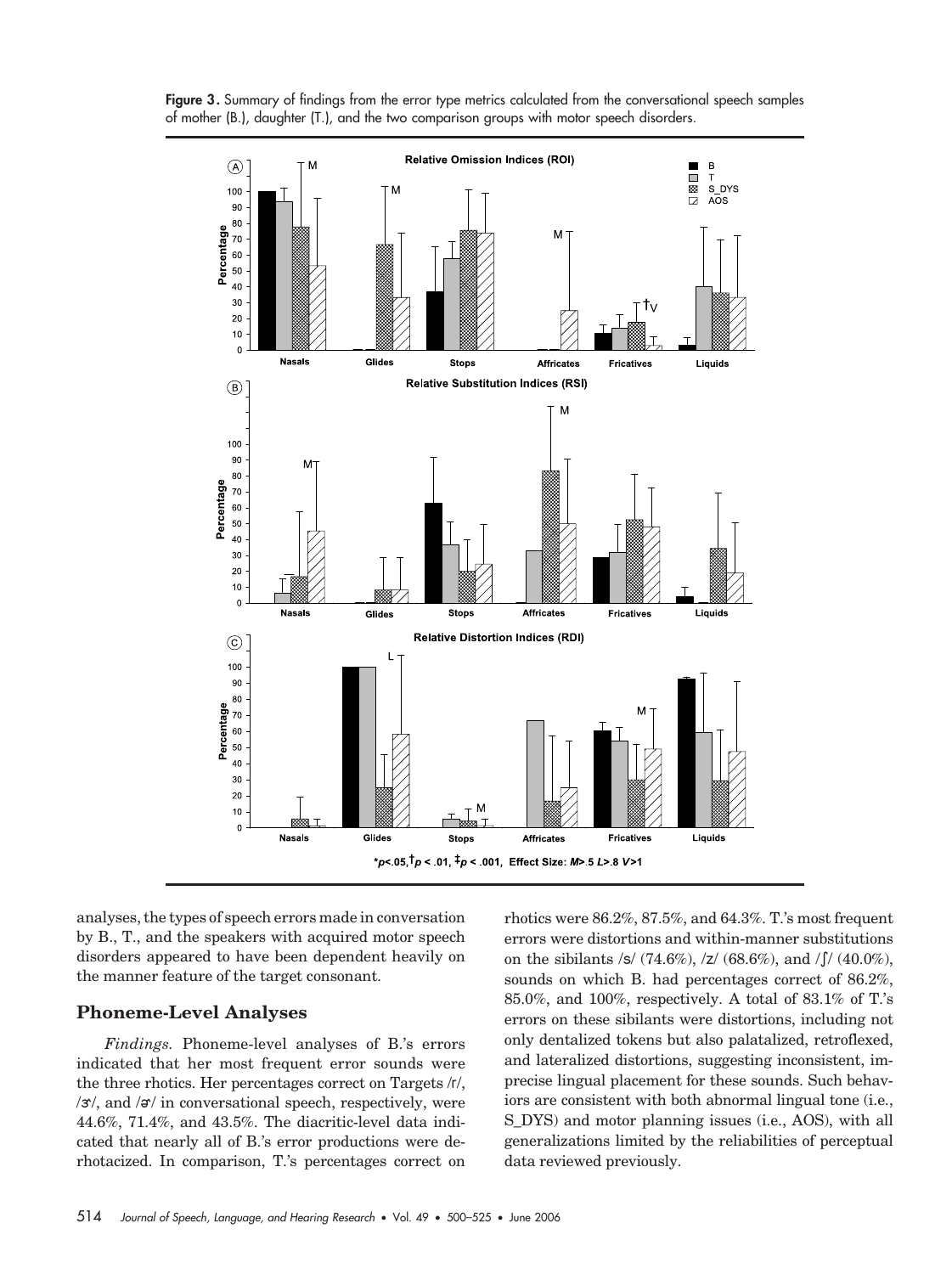Comparison data. For the comparison groups with S\_DYS (excluding the participant with cerebral palsy) and acquired AOS, distortion errors on /s/ and /z/ accounted for 85.2% and 96.4% of all errors, respectively, in the conversational speech samples. For both the comparison groups, palatalized distortions of /s/ and /z/ predominated, although there were also examples of dentalized, retroflexed, and lateralized distortions. Means for the two comparison groups (minus the speaker with cerebral palsy) on the three rhotic sounds, respectively, were 94.8%, 97.2%, and 85.2% for the S\_DYS group and 92.9%, 94.9%, and 95.7% for the AOS group. Thus, the two groups of speakers with acquired speech sound disorders made some errors on these two classes of speech sounds but not as many as observed in B. and T., who were presumed to have had a motor speech disorder since they began talking.

Recall that 1 speaker in the group with S\_DYS had cerebral palsy. His data were retained for the present study specifically for the purpose of the present analysis. This 49-year-old speaker at assessment had received speech-language services for cerebral palsy during the developmental period. He had an error pattern not observed in B. and T. or in other speakers in the two comparison groups. His frequent errors on the sibilants /s/,  $|z|$ , and  $| \int |z|$  consisted of 61.1% substitutions (mostly substitutions of stops), 29.6% omissions, and only 9.3% distortions. This error pattern was widely distributed across word types and phonetic contexts, suggesting that the substitutions were well established, perhaps as early learned compensatory behaviors in the service of intelligibility.

Findings from these phoneme-level analyses indicated that B., T., and the speaker with cerebral palsy have residual speech errors, that is, errors that may date back to their earliest attempts at correct articulation of ambient speech. We suggest that differentiating such individual developmental errors from those associated with their primary motor speech disorder (i.e., those shared with speakers with acquired disorders) is particularly important in speech-genetics research that uses quantitative speech phenotypes. Essentially, residual distortion and substitution errors may reflect a number of nongenetic contributions to overall severity. As such, they may require individual statistical handling in quantitative phenotypes, which ideally reflect the maximal genotypic contribution to severity of expression (cf. Shriberg, 2003).

#### Error Typicality Analyses

The fourth speech analysis variable as described in the Method section provided closer examination of the typicality of B.'s and T.'s speech errors, relative to the widely held view in the childhood AOS literature that

atypical speech errors are specific for AOS. Table 6 provides examples of EMA errors made by B. and T. in conversational speech and on the challenging word repetition tasks. Table 6 also includes examples of EMA errors made in conversational speech by speakers in the two comparison groups. Quantitative summaries of EMA errors from either type of sample were not appropriate because the length and topics of the conversational speech samples were not equivalent and the number of imitations of each multisyllabic word was not controlled.

The number and diversity of EMA examples from B. and T. in Table 6 would classically be interpreted as providing strong support for persistent developmental AOS. As noted previously, such errors are not prevalent in speech samples from speakers of any age with other putative etiological subtypes of speech delay of unknown origin (cf. Shriberg, 2004). Moreover, it may not seem parsimonious to ascribe them to a developmental classification such as childhood aphasia. As reviewed previously, until such errors can be analyzed instrumentally, no position is taken on their diagnostic significance as support for AOS.

## Prosody and Voice Analyses

Figure 4, Panel A, shows a summary of prosody and voice findings for B.,T., and the two comparison groups of adults with motor speech disorders. Overall, B. and T.'s prosody–voice profiles included scores below 80% (i.e., fail) in 5 of the 7 prosody–voice domains. For the following presentations and discussions of results, it was efficient to interleave case study findings with findings from the comparison groups.

#### Phrasing

B.'s and T.'s lowered appropriate phrasing scores (75% and 66.7%, respectively) were notable. Typical adult female speakers average over 85% appropriate phrasing  $(SD = 10.9\%)$  in conversational speech (Lewis & Shriberg, 1994). B.'s and T.'s phrasing scores were more than 1 SD below those of the speakers with S\_DYS ( $M = 89.9\%$ ,  $SD = 5.5\%$ ) and within 1 SD of the lowered mean scores for speakers with acquired AOS ( $M = 55.3\%, SD = 25.8\%$ ). As shown in Figure 4, there was a significant difference between the average scores of the two comparison groups (effect size [very large] = 1.54,  $p = .004$ ). Thus, the phrasing data supported an apraxic component for both B. and T.

Analyses of the phrasing findings at the level of PVSP subcodes were informative. Although they had lowered summative scores, B. and T. did not make the types of phrasing errors observed in speakers with acquired AOS. As shown in Figure 4, Panel A, approximately 55% of the utterances of the speakers with acquired AOS included one or more part- or whole-word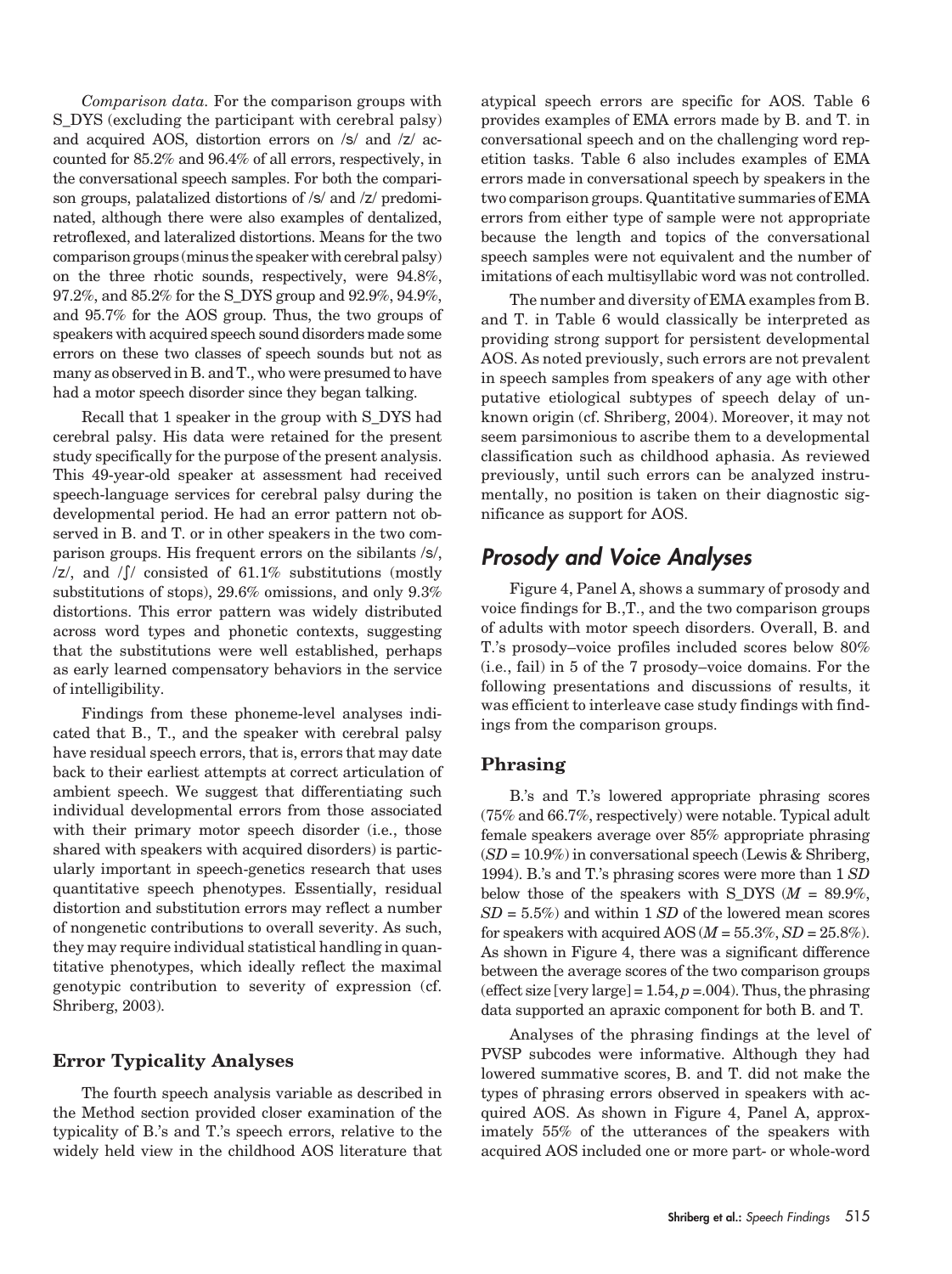|              |                                                                                   |                                                                             |                                                                                                                                                                  | <b>Stimulus</b>                                                                                              |                                                                                                                                                                |                                                                                                                                                                                                                                                               |
|--------------|-----------------------------------------------------------------------------------|-----------------------------------------------------------------------------|------------------------------------------------------------------------------------------------------------------------------------------------------------------|--------------------------------------------------------------------------------------------------------------|----------------------------------------------------------------------------------------------------------------------------------------------------------------|---------------------------------------------------------------------------------------------------------------------------------------------------------------------------------------------------------------------------------------------------------------|
|              |                                                                                   | B.                                                                          |                                                                                                                                                                  |                                                                                                              | T.                                                                                                                                                             |                                                                                                                                                                                                                                                               |
| Error        | Orthographic                                                                      | Phonetic                                                                    | Production                                                                                                                                                       | Orthographic                                                                                                 | Phonetic                                                                                                                                                       | Production                                                                                                                                                                                                                                                    |
| Epenthesis   | assembler<br>bicyclist<br>consciousness<br>consequence<br>orchestra<br>statistics | asembla<br>baisəklist<br>kant∫əsnəs<br>kansekwens<br>orkistra<br>statistiks | <b>a</b> Redma a R<br>botskakal Ist <sup>a</sup><br>kant∫ensnes<br>kansenkwent<br>orkristra<br>s_^stistiks<br>$s_A$ Stistiksb<br>stastistiks                     | municipal<br>skeptical<br>statistics                                                                         | mjunisapl<br>skeptikl<br>statistiks                                                                                                                            | $_j$ unɪʃən͡pl<br>skeptîd <sup>r</sup> fkl<br>s_a <sup>s</sup> tistik_                                                                                                                                                                                        |
| Metathesis   | bicyclist                                                                         | baisəklist                                                                  | baiskalist                                                                                                                                                       | bicyclist                                                                                                    | baisəklist                                                                                                                                                     | $b\overline{a}$ iskalı $\theta$ _,<br>$b\overline{ai}$ skəl $is$                                                                                                                                                                                              |
|              | cinnamon                                                                          | sinamin                                                                     | simanim                                                                                                                                                          | cinnamon                                                                                                     | sinamin                                                                                                                                                        | sımənəm<br>sinanim                                                                                                                                                                                                                                            |
|              | municipal                                                                         | mjunəsəpl                                                                   | mjanusabl<br>Dem.Isabl                                                                                                                                           | Colorado                                                                                                     | kolaradou                                                                                                                                                      | kodaral <sup>a</sup> tou                                                                                                                                                                                                                                      |
|              | permanent<br>skeptical                                                            | pamenint<br>skeptakl                                                        | panamint'<br>stepkakl                                                                                                                                            | skeptical                                                                                                    | skeptakl                                                                                                                                                       | skep <sup>t</sup> k ntl                                                                                                                                                                                                                                       |
| Assimilation | Colorado<br>mobilize<br>municipal<br>parallel<br>skeptical<br>symphony            | kalardou<br>moubalgiz<br>mjunisapl<br>peralel<br>skeptəkl<br>simfani        | kadaradou<br>$m \overrightarrow{\text{ow}} \overrightarrow{\text{ow}} \overrightarrow{\text{lar}} z$<br>n_un <sub>:ISabl</sub><br>perarel<br>steptakl<br>sinfani | associate<br>caterpillar<br>Colorado<br>octopus<br>orchestra<br>philosophy<br>skeptical                      | dsov∫iet<br>kætapila<br>kalaradou<br>aktapus<br>orkəstrə<br>Ialosafi<br>skeptəkl                                                                               | °∫@∫iεt<br>kæləpilə<br>kaləralu<br>astapus<br>orkastrə<br>Iaesclet<br>skeptatl                                                                                                                                                                                |
|              |                                                                                   | <b>S_DYS</b>                                                                |                                                                                                                                                                  |                                                                                                              | <b>AOS</b>                                                                                                                                                     |                                                                                                                                                                                                                                                               |
| Epenthesis   | and<br>in<br>the<br>yeah                                                          | æn<br>In<br>ðə<br><b>J</b> æ                                                | $n_{\text{gen}}$<br>din<br>$d^r$ ər<br>$3$ jæ                                                                                                                    | America<br>another<br>are<br>because<br>divorce                                                              | əmɛrɪk∧<br>ən∧ðə<br>ar<br>bəkvz<br>divors                                                                                                                      | <b>a</b> <sup>v</sup> merika<br>alnıda<br>$\mathfrak{g}_{\text{ar}}$<br><b>p</b> <sub>2</sub> k^z<br>$\frac{1}{2}$ $\frac{1}{2}$ $\frac{1}{2}$ $\frac{1}{2}$ $\frac{1}{2}$ $\frac{1}{2}$ $\frac{1}{2}$                                                        |
|              |                                                                                   |                                                                             |                                                                                                                                                                  | every<br>had<br>his<br>hotel<br>international<br>it.<br>know<br>laundry<br>lunch<br>my<br>see<br>the<br>then | <b>EVFI</b><br>hæd<br>hɪz<br>houtel<br>Inanæ∫ənəl<br>Ιt<br>$n\overline{ov}$<br>landr <sub>I</sub><br>l^nt∫<br>$m\overline{ai}$<br>$\mathrm{s}\mathrm{i}$<br>Gð | $hæd^n$<br>hɪn͡s<br>hou <sup>t</sup> tel <sup>d</sup><br>$\text{normal}$<br>fit <sup>'</sup><br>$n\overline{ov}^n$<br><b>gTandri</b><br>$l$ Ant $\int_0^t$<br>$m\overline{a}\overline{r}^n$<br>$\mathsf{si}^\mathsf{z}$<br>$d\vartheta^d$<br>δεη <sup>δ</sup> |

to ta,tu<br>Wagner vægal

Wagner vægənət<br>well wel

you jə jəd

Table 6. Examples of epenthesis, metathetic, and assimilative errors.

(table continues)

tə<sup>r</sup>, tu<sup>d</sup>

vækt<sup>9</sup>na พย<sup>|d</sup><br>jอิดี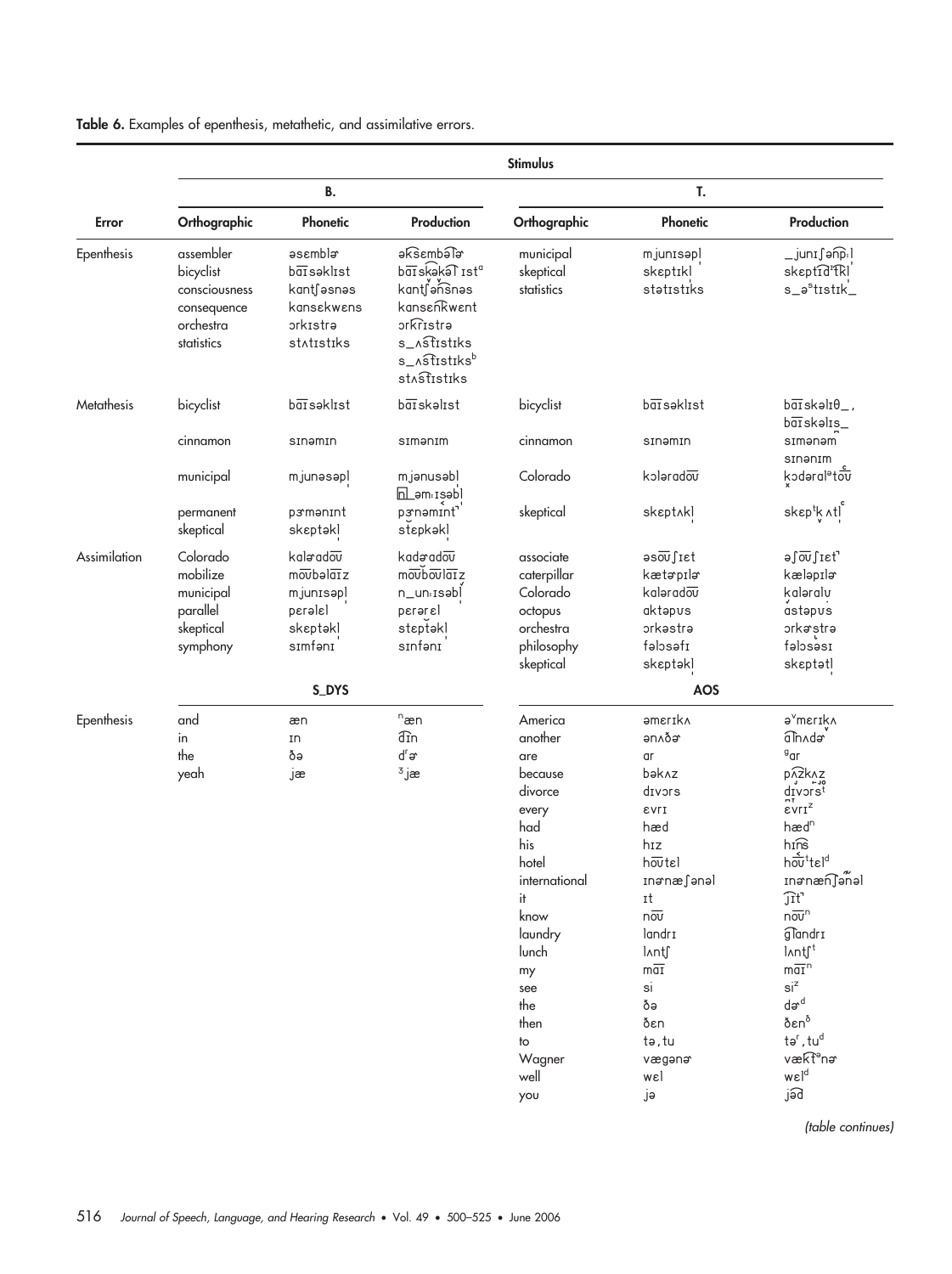|              |                                                      |                                                     |                                                                | <b>Stimulus</b>                                                                                                                                |                                                                                                                                                                                         |                                                                                                                                                                                                                                                                  |
|--------------|------------------------------------------------------|-----------------------------------------------------|----------------------------------------------------------------|------------------------------------------------------------------------------------------------------------------------------------------------|-----------------------------------------------------------------------------------------------------------------------------------------------------------------------------------------|------------------------------------------------------------------------------------------------------------------------------------------------------------------------------------------------------------------------------------------------------------------|
|              |                                                      | S_DYS                                               |                                                                |                                                                                                                                                | <b>AOS</b>                                                                                                                                                                              |                                                                                                                                                                                                                                                                  |
| Error        | Orthographic                                         | Phonetic                                            | Production                                                     | Orthographic                                                                                                                                   | Phonetic                                                                                                                                                                                | Production                                                                                                                                                                                                                                                       |
| Assimilation | a lot<br>behavior<br>Berkeley<br>father<br>graduated | əlat<br>bihet v.ja<br>bakalı<br>faðə<br>grægtuertad | lole<br>bihetbje<br>bəkə_⊳<br>aðar <sup></sup><br>grædgaeIta>_ | calendars<br>customers<br>dog<br>enjoyed<br>microprocessor<br>microprocessors<br>Montgomery<br>portfolio<br>Saturdays<br>symphonic<br>vacation | kælundaz<br>kastəmərz<br>pcb<br><b>Ind<sub>31</sub></b><br>maikrouprasese<br>$m\overline{a}$ krouprasesa $z$<br>mantgameri<br>portfoulto<br>sætadelz<br>simfanik<br>$v$ eīkeī $\int$ in | pæ_unzaz<br>tostamaz<br>gog <sup>-</sup><br><b>Indzovn</b><br>$m\overline{a}$ krouprasasa<br>$m\overline{a}$ kroprasasa z<br>mankg Am <sup>P</sup> ani<br>pə_pfoulIə<br>sæ_ə <sup>217</sup><br>simfanin<br>$v\overline{e}$ <sub>I</sub> fei $\int$ <sub>In</sub> |

Note. For B. and T., examples are primarily from the challenging word repetition tasks. Only one word (B:assembler) that met criteria for an EMA error occurred in B. and T.'s conversational speech samples. For the two comparison groups, examples were available only from the conversational speech samples. No examples of metathesis were found in the conversation samples of the two comparison groups.

<sup>a</sup>Also meets definition for metathesis. <sup>b</sup>Also meets definition for assimilation. <sup>c</sup>Also meets definition for epenthesis.

repetition or revision (i.e., had inappropriate phrasing). Content analyses indicated that unlike findings for B., T., and the speakers with S\_DYS, many of the repetitions and revisions in the speakers with acquired AOS appeared to be the expected attempts at self-correction or articulatory modification. As annotated by the transcriber, the more severely involved speakers with acquired AOS appeared to be ''revising repetitions and repeating revisions.'' As noted previously, such behaviors have been described conventionally as a primary characteristic of AOS. Thus, although B.'s and T.'s utterances contained frequent repetitions and revisions, anecdotally, they did not seem to have the quality of attempts to self-correct that was clearly evident in the speakers with acquired AOS. Odell and Shriberg (2001) and Shriberg et al. (1997b, 1997c) reported comparable findings: Children suspected to have developmental AOS in several study samples did not make the types of selfmonitoring repairs that were dramatically evident in the conversational speech of the present adults with acquired AOS. Discussion of such differences has invoked differences in children's representational levels of phonology as possible explanatory variables (cf. Odell & Shriberg).

#### Rate

B. and T. both had notable challenges in speech rate, with only approximately 20% of their utterances coded as having appropriate rate. Examination of the rate subcodes indicated that almost all inappropriate utterances were coded as too slow in both speech time and pause time components (i.e., compared with the subcode used for slowness for pause time only; see Figure 1). B. and T.'s average rates (in syllables/second) for utterances coded with inappropriate rate from the first and second conversational samples (separated by a slash) were timed as follows:  $B - M = 2.6/2.8$ ,  $SD = 0.6/0.6$ , minimum = 1.6/1.4, maximum =  $3.8/3.8$ ; T.— $M = 2.7/2.4$ , SD =  $0.7/0.7$ , minimum =  $1.4/1.3$ , maximum =  $4.2/3.8$ . These rates are slower in general than the values for all utterances from normal speakers of comparable ages reported by Duchin and Mysak (1987). As indicated in the list of diagnostic features in Table 2, slow rates, quite similar within and across the present two conversational speech samples separated by 4 months, have been reported for adults with both acquired S\_DYS and with acquired AOS (cf. Duffy, 2005). (Note in Figure 4, Panel A, that the comparison groups also had over 50% of utterances that were inappropriate in rate, also subcoded as too slow because of lengthened speech and lengthened pause times.) Thus, B. and T.'s slow rates are consistent with extant characterizations of both acquired S\_DYS and acquired AOS.

#### Stress

The assessment protocol (Table 1) included two stress tasks, motivated by promising findings in prior studies indicating that inappropriate stress may be a sensitive and specific diagnostic marker for childhood AOS (Shriberg et al., 1997b, 1997c; Shriberg, Campbell, et al., 2003). The following sections review findings from the stress domain subcodes for sentential stress in conversational speech and from the Lexical and Emphatic Stress Tasks (see Figure 1).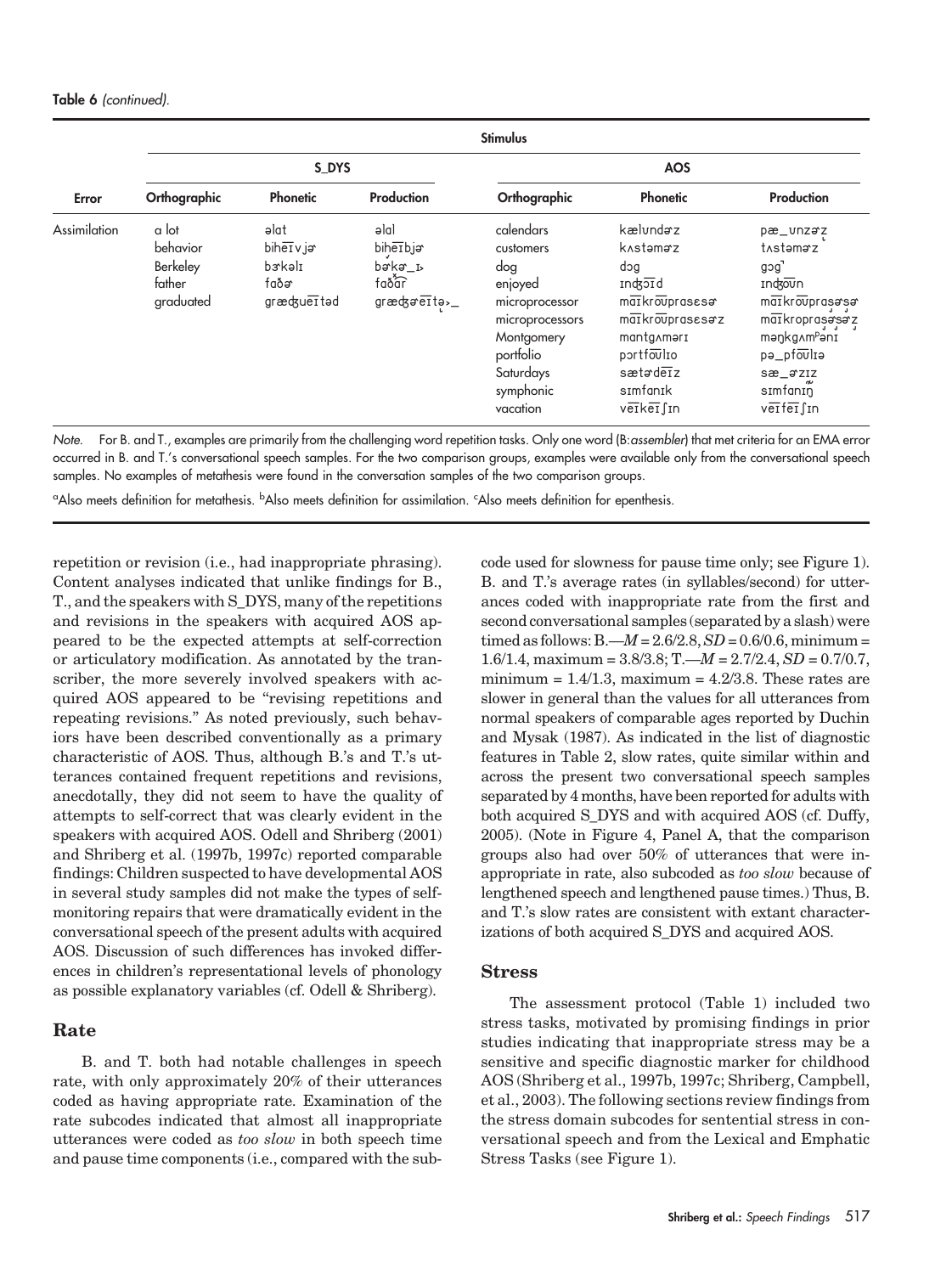Figure 4. Panel A: summary of findings from the seven prosody and voice domains coded perceptually from the conversational speech samples of mother (B.), daughter (T.), and the two comparison groups with motor speech disorders. Panel B: summary of findings from the four stress subcodes coded perceptually from the conversational speech samples of mother (B.), daughter (T.), and the two comparison groups with motor speech disorders.



Sentential stress. As shown in Figure 4, Panel A, B. and, particularly, T. had lower percentages of utterances with appropriate sentential stress compared with average stress percentage for the speakers in the two adult comparison groups. Figure 4, Panel B, includes findings for the four most frequent types of behaviors underlying B.'s and T.'s inappropriate sentential stress and averaged values for speakers in the two comparison groups. The four most frequently coded stress error subcodes were as follows: (a) excessive-equal stress (the percept of syllable-timed speech due to over/understressing syllables), (b) *blocks* (an articulatory block, usually on a stop consonant, that calls undue attention to the word), (c) prolongations (a prolongation on a continuant sound that calls undue attention to the word), and (d) misplaced stress (stress on a typically unstressed word in the utterance). These four percentages for each speaker group do not sum to 100% because the coding procedures allowed for more than one inappropriate stress code and/or subcode per utterance.

As shown in Figure 4, Panel B, the speakers with S\_DYS and acquired AOS had generally similar error type patterns, with approximately half of their stress errors coded as prolongations of consonants and vowels and the remaining errors approximately equally divided among excessive-equal stress, blocks, and misplaced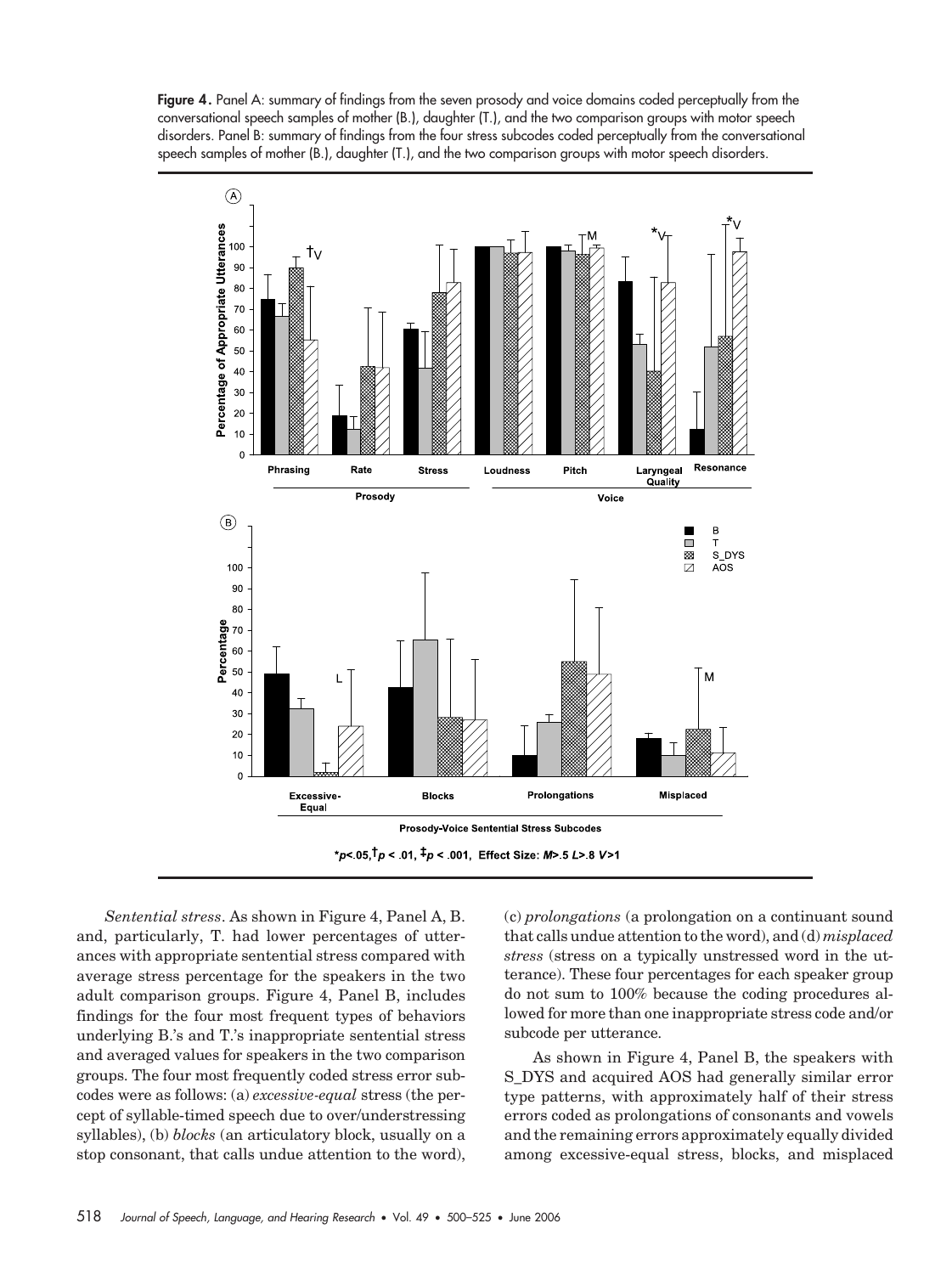stress. There were two comparisons associated with medium to large effect sizes; however, none of the between-groups differences in subtypes of sentential stress were statistically significant. Compared with the percentages for the speakers with S\_DYS, proportionally more of the utterances with inappropriate stress from speakers with acquired AOS had excessive-equal stress (S\_DYS:  $M = 1.8\%, SD = 4.7\%; AOS: M = 24.0\%,$  $SD = 27.0\%$ ; effect size = 0.97 [large];  $p = .058$ ). In contrast, proportionally more of the inappropriate stress codes from speakers with S\_DYS were due to misplaced stress (S\_DYS:  $M = 22.5\%, SD = 29.6\%; AOS: M = 11.2\%$ ,  $SD = 12.2\%$ ; effect size = 0.53 [medium];  $p = .278$ ).

B.'s and T.'s stress error type proportions differed somewhat from one another and from findings for the two comparison groups summarized above. Approximately 50% of B.'s stress errors were classified as excessiveequalstress, withanadditional approximately 43%coded as blocks. T.'s stress errors included approximately 65% blocks and approximately 30% prolongations (multiple occurrences per utterance can yield more than 100%). Thus, in contrast to the more frequently occurring prolongation errors in the speakers with S\_DYS and acquired AOS, B.'s and, in particular, T.'s stress errors were more frequently blocks. These findings were somewhat unexpected, but consistent with T.'s expressed concern with her lifelong problem with ''blocking'' on sounds (we did not attempt to differentiate such blocks from true disfluencies). Clearly, the perceptual definition of ''blocks'' used in the present study requires examination at the articulatory level using instrumental approaches. As indicated in Table 2, we theorized that inappropriate sentential stress would be a feature of both S\_DYS and AOS.

Lexical stress. Inappropriate lexical stress was posited to be specific for AOS on the basis of findings that indicated that it may be a possible diagnostic marker of childhood AOS (Shriberg, Campbell, et al., 2003). LSR values were obtained for B. and T. using the procedures described in the Method section. Values from Session 1 were analyzed and compared with those of the 54 children assessed with the Lexical Stress Task and analyzed using the acoustic procedures reviewed in the Method section and described fully in Shriberg, Campbell, et al. (2003) and Shriberg, McSweeny, et al. (2006). T.'s average LSR value fell near the middle of the distribution of stress values for the 54 speakers with speech sound disorder, including some suspected to have childhood AOS. However, B.'s average LSR value was tied for the third highest ratio among the 54 values, considerably beyond 1 SD from the mean. Although the 54 speakers were younger than B., the LSR normalizes for differences in the three parameters of stress; moreover, T.'s LSR values were within the distributions obtained on children averaging approximately 7 years of age. For the present purposes, we concluded that these LSR findings

supported classifying B. but not T. as having a deficit in lexical stress. In planned additional analyses of the acoustic data from this task, we will attempt to identify the source of B.'s stress difference (i.e., in intensity, frequency, and/or duration), particularly in relation to the suggestion of a core timing deficit in affected KE family members (Alcock et al., 2000b).

Emphatic stress. B. scored 6 out of 8 (75%) correct stress on both the first and second assessment-session administrations of the Emphatic Stress Task. T. scored 7 out of 8 (87.5%) and 6 out of 8 (75%) in the two administrations. Thus, although the task was designed for very young children, with typical speakers getting 100% correct scores, B. and T. had some difficulty imitating emphatic stress. In addition to production-level difficulties, problems with their perception of emphatic stress cannot be ruled out, particularly in view of the role grammar plays in rapid and successful imitations of the words emphasized in these brief sentences, in relation to B.'s and T.'s grammatical deficits (Table 4).

The more general question of the role of perception in inappropriate emphatic stress is a topic of some interest (cf. Alcock et al., 2000b; Maassen, Groenen, & Crul, 2003; Marion, Sussman, & Marquardt, 1993). As with the Lexical Stress Task findings described previously, acoustic findings on the source of stress leveling (i.e., in amplitude, frequency, and/or duration), should contribute to an eventual account of the neurolinguistic substrates mediating appropriate emphatic stress in AOS. For the present focus, because B. and T. were correctly able to imitate emphatic stress on nearly all of the items, we interpreted the findings conservatively as providing only marginal support for the hypothesis of AOS.

## Voice: Loudness, Pitch, Laryngeal Quality, and Resonance Loudness and Pitch

B.'s and T.'s loudness and pitch were perceptually within normal limits on nearly all utterances. T.'s pitch was perceived as questionably low but rated as within the normal range for most of the 24 utterances (see Figure 4). As described in the PVSP manual, perceptual coding of loudness and pitch are only reliable when markedly inappropriate and instrumental measures are needed to quantify fine-grained differences. On the bases of these perceptually based findings, B.'s and T.'s appropriate loudness and appropriate pitch did not support the hypothesis of S\_DYS (Table 2).

### Laryngeal Quality

Typical adult female speakers average over 83% appropriate laryngeal quality  $(SD = 28.7%)$  in conversational speech (Lewis & Shriberg, 1994). Thus, findings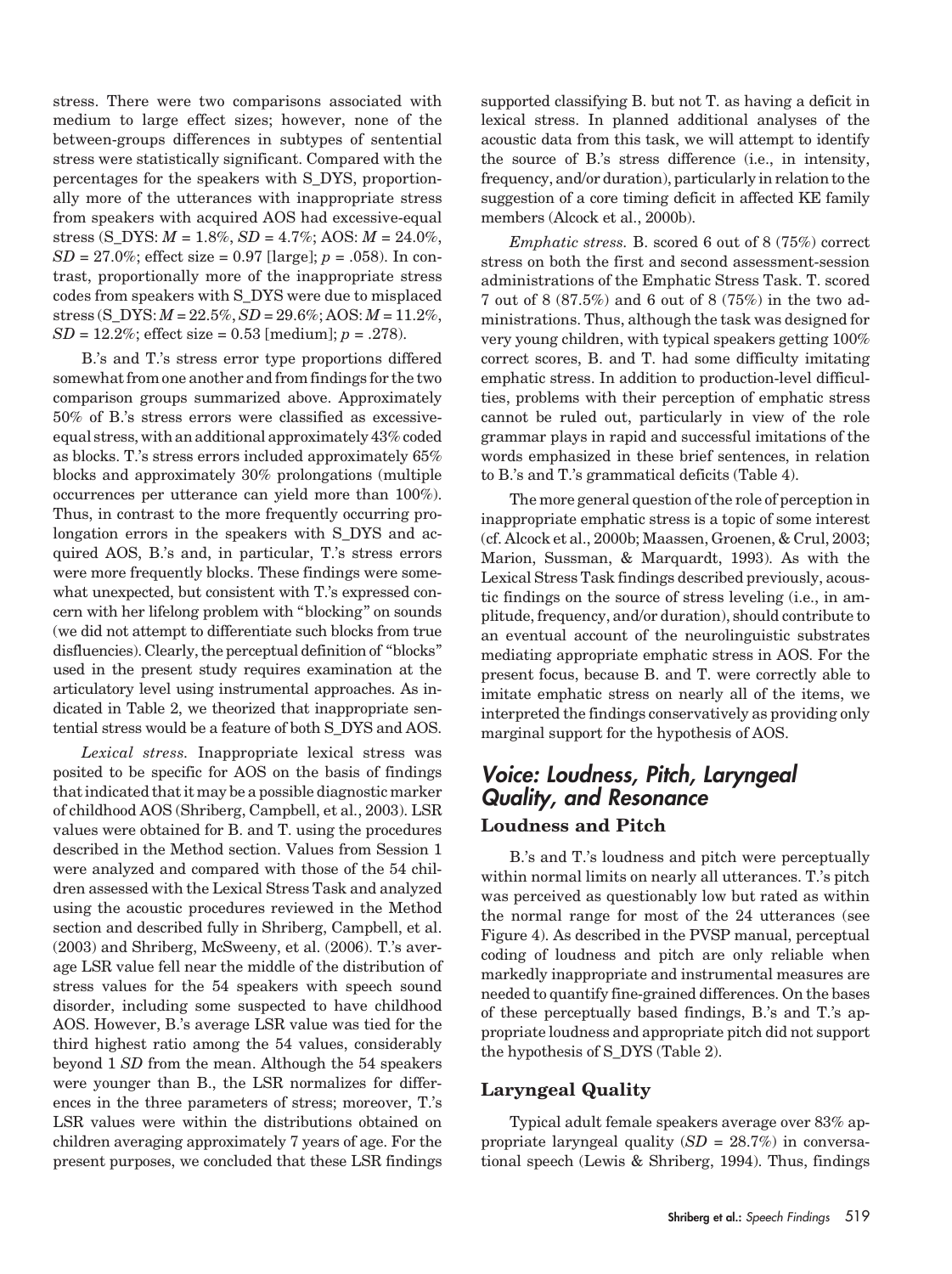for B. were considered inconclusive because 83% of her utterances were coded as appropriate. However, we viewed the findings for T., who had appropriate laryngeal quality on only 53% of utterances, with most of the inappropriate utterances coded as rough, as consistent with S\_DYS (Figure 4).

Compared with the speakers in this study who had acquired AOS and whose average values were similar to those of typical speakers, the speakers with S\_DYS had significantly lower percentages of utterances with appropriate laryngeal voice quality (S\_DYS:  $M = 40.3\%$ ,  $SD = 45.2\%; AOS: M = 82.8\%, SD = 22.4\%;$  effect size = 1.3 [very large];  $p = .001$ ). Rough quality was also the subcode used most often to characterize the inappropriate laryngeal quality of the speakers with S\_DYS. Comparable adjectives have been used to describe this quality as a major vocal feature of S\_DYS (Duffy, 2005), although other vocal features (e.g., strain-strangle) may have higher specificity.

#### Resonance

Typical adult female speakers average over 95% appropriate resonance  $(SD = 13.0)$  in conversational speech samples (Lewis & Shriberg, 1994). Both B.'s and T.'s frequently inappropriate resonance (particularly B.'s; see Figure 4) was perceived as hypernasal. The speakers with S\_DYS also had a significantly lower percentage of utterances with appropriate resonance (S\_DYS:  $M = 57.1\%$ ,  $SD = 53.5\%$ ) compared with the

Table 7. Summary of case study findings.

speakers with acquired AOS ( $M = 97.6\%$ , SD = 6.7%; effect size =  $1.27$  [very large];  $p = .013$ ). Thus, the resonance findings for B. and T. suggest the possibility of underlying deficits in velopharyngeal function. Ballard et al. (2006) addressed associated questions in a review of perceptual and instrumental findings from the speech mechanism exam and speech motor tasks.

### **Summary**

We interpret the findings for 13 speech, prosody, and voice variables assessed in this case study as support for characterizing B.'s and T.'s speech deficit as a mixed disorder that includes features of both S\_DYS and AOS. Table 7 provides a summary of findings organized by the variables described in Table 2. For the 2 variables posited to be characteristic of both S\_DYS and AOS (i.e., inappropriate rate [No. 6] and inappropriate sentential stress [No. 7]), findings for B. and T.  $(both 2/2 = 100\%)$  supported a mixed disorder. For the 4 voice and resonance variables posited to be specific for S DYS—inappropriate loudness (soft voice; No. 10), inappropriate pitch (low pitch; No. 11), inappropriate laryngeal quality (harsh; No. 12), and inappropriate resonance (consistent hypernasality; No. 13)—findings were somewhat stronger for T.  $(2/4 = 50\%)$  than B.  $(1/4 =$ 25%). For the 3 variables posited to be specific for AOS inappropriate phrasing (No. 5), inappropriate lexical stress (No. 8), and inappropriate emphatic stress (No. 9)—findings were somewhat stronger for B. (3/3 = 100% than for

|         |                                 |                    |                   |                 |                  | <b>Findings</b> |                  |
|---------|---------------------------------|--------------------|-------------------|-----------------|------------------|-----------------|------------------|
|         | Variable:                       |                    | Consistent with   | B               |                  |                 |                  |
| No.     | brief description (see Table 2) | Spastic dysarthria | Apraxia of speech | S_DYS           | <b>AOS</b>       | S_DYS           | <b>AOS</b>       |
| 2       | Inconsistent errors             | ŝ                  | ŝ                 | (Yes)           | (Yes)            | $(Yes)^\alpha$  | $(Yes)^\alpha$   |
| 3       | Primarily distortion errors     | ŝ                  | ŝ                 | (No)            | (No)             | (No)            | (No)             |
| 4       | <b>EMA</b> errors               |                    | Ś                 |                 | (Yes)            |                 | (Yes)            |
| 5       | Inappropriate phrasing          |                    | χ                 |                 | Yes              |                 | Yes              |
| 6       | Inappropriate rate              | X                  | X                 | Yes             | Yes              | Yes             | Yes              |
|         | Inappropriate sentential stress | X                  | X                 | Yes             | Yes              | Yes             | Yes              |
| 8       | Inappropriate lexical stress    |                    | X                 |                 | Yes              |                 | <b>No</b>        |
| 9       | Inappropriate emphatic stress   |                    | X                 |                 | Yes <sup>a</sup> |                 | Yes <sup>a</sup> |
| 10      | Inappropriate loudness          | X                  |                   | <b>No</b>       |                  | No              |                  |
| 11      | Inappropriate pitch             | X                  |                   | No.             |                  | <b>No</b>       |                  |
| $12 \,$ | Inappropriate laryngeal quality | X                  |                   | No <sup>a</sup> |                  | Yes             |                  |
| 13      | Inappropriate resonance         | χ                  |                   | Yes             |                  | Yes             |                  |
|         | Total % yes                     |                    |                   |                 |                  |                 |                  |
|         | Without parentheses             |                    |                   | 50              | 100              | 67              | 80               |
|         | Including parentheses           |                    |                   | 50              | 88               | 63              | 75               |

Note. The seven diagnostic hypotheses are boldface.

<sup>a</sup>Marginal support.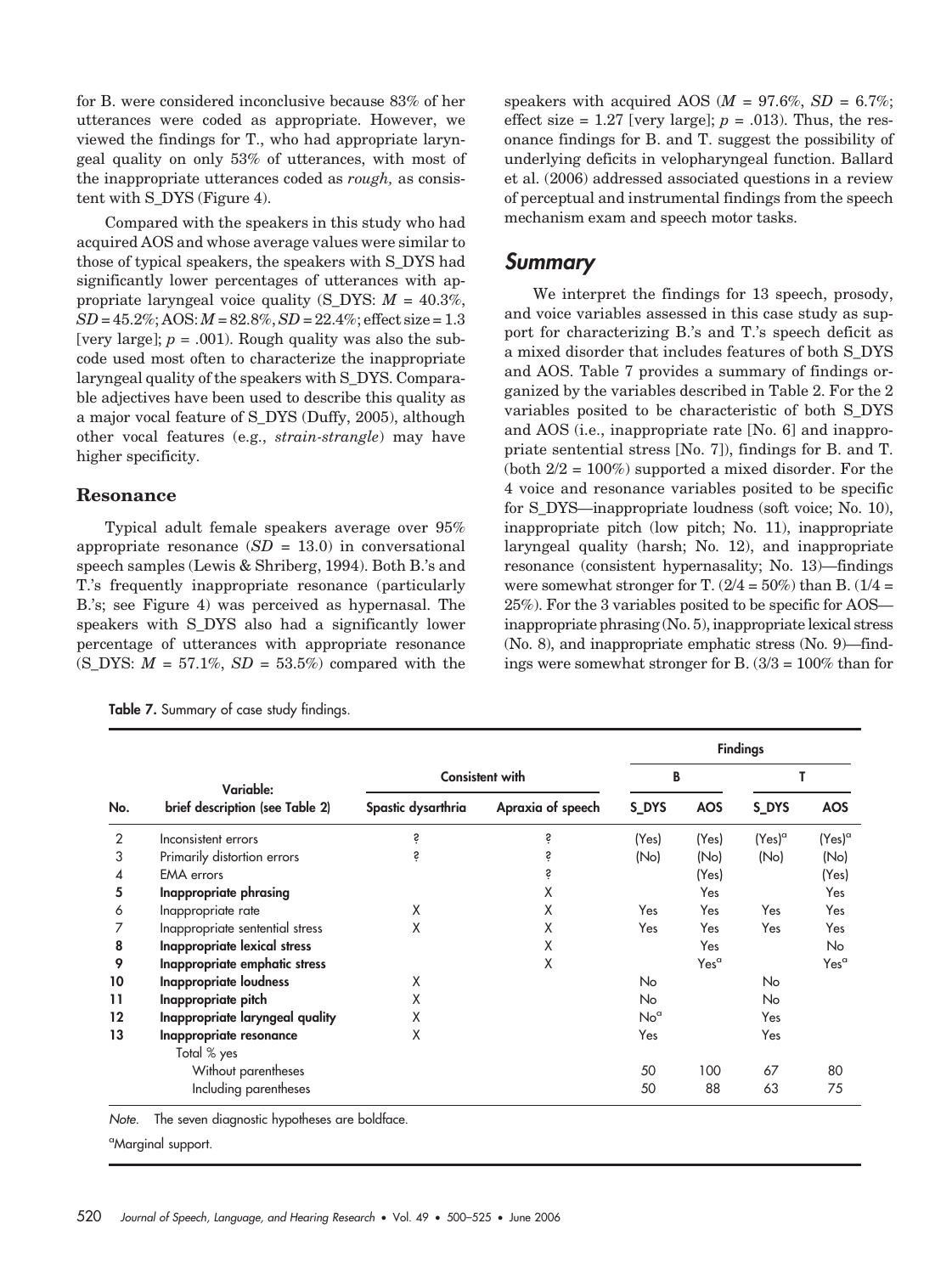T.  $(2/3 = 67\%)$ . Finally, for the first three more controversial diagnostic features in Table 2 and Table 7 inconsistency, distortions, and EMA errors—B.'s and T.'s data (in parentheses) ranged from 50% to 67% support for each motor speech disorder. Summing over both the provisional and nonprovisional entries for S\_DYS and AOS, as shown at the bottom of Table 7, findings for both speakers indicated 50% to 100% support for involvement in each disorder. These summary findings are consistent with the first five coauthors' clinical impressions of a mixed disorder in both speakers.

# **Discussion** Methodological Constraints

Several methodological limitations in the present design should be noted before a discussion of some perspectives. First, as indicated previously, findings are limited by the sensitivity and reliability of the auditory– perceptual systems used to characterize speech and prosody–voice. Particularly for the voice and resonance variables, we consider these data to be conservative estimates of involvement, pending additional information from instrumental measures. Second, as suggested in discussion of the emphatic stress findings, missing from the assessment protocol for this case study were tasks assessing auditory processing and other encoding aspects of speech and prosody that have been studied in relation to motor speech disorders. Third, the design did not include comparison groups who could have provided important information on subtypes of dysarthria. Lacking such data (i.e., findings differentiating spastic from ataxic dysarthria), it is not appropriate to speculate on possible neurological correlates from the present array of findings. Last, any differences between B.'s and T.'s developmentally based deficits and those of the adults with acquired motor speech disorders were confounded by B.'s and T.'s lifetime of treatment and their individual adjustments to early and persistent communication difficulties.

## Descriptive Perspectives

The primary findings of this study—that B. and T. have a mixed speech disorder consistent with S\_DYS and AOS—were unexpected, on the basis of the information provided in the KE studies and, more generally, on the basis of studies in the literature on developmental (i.e., nonacquired) AOS. As reviewed previously, there are some case studies in the medical literature on neurodevelopmental disorders and in the emerging FOXP2 literature that suggest comorbid apraxia and dysarthria, but few clinical data support such claims. One suggestion, at least in the interim, that is based on the present findings is that sensorimotor disorder (e.g., McNeil, 1997) may be a more useful cover term for the phenotype associated with FOXP2 and other emerging genetic findings. This perspective might have the heuristic value of encouraging inclusion of more detailed clinical protocols in speech-genetics research, reserving use of more specific classificatory terms such as AOS (i.e., verbal dyspraxia) to findings that include the relevant types of perceptual and instrumental assessments for differential diagnostic classification.

Notwithstanding the several methodological constraints reviewed above, the heterogeneities observed within and between B. and T. underscore the complex of genetic and nongenetic variables that likely have contributed to their current profiles. As in research with other neurodevelopmental disorders, B.'s and T.'s genotypic similarity provides only a starting point toward explanatory accounts linking genotype differences to proximal neural substrates to communication profiles. These individual differences illustrate why it has been so difficult for researchers to agree on the diagnostic features that characterize the putative developmental form of AOS. One possibility is that there may be subtypes of sensorimotor disorders associated with different forms of FOXP2 involvement, as well as multiple causal genetic loci. On this issue, Vargha-Khadem et al.'s (2005) conclusions on the possibility of a core impairment observed in affected KE family members are particularly relevant, because, as described in Ballard et al. (2006), B. and T. do not appear to have an orofacial apraxia. Vargha-Khadem et al. (2005) stated,

The extensive behavioral data on the KE family, combined with the success of linkage analysis, support the proposal that there is at least one core deficit—orofacial dyspraxia—underlying the speech and language disorder of the affected members. However, it is unclear whether their associated grammatical, semantic and other cognitive impairments are all secondary consequences of this fundamental deficit, or whether they point instead to the existence of additional core deficits. (p. 132)

Forthcoming reports that are based on neuroimaging findings for B. and T. will address related issues.

## Research and Clinical Perspectives

These case study findings address the second goal of this article, which was to underscore the implications for phenomics (phenotype–genotype relationships) of assessment and analyses methods in speech-genetics research. It is clear that an eventually successful search for the genetic contributions to speech sound disorders, such as childhood AOS, will require well-developed phenotypes. In the present data, for example, B.'s rhotic and T's sibilant distortion errors illustrate the complexity of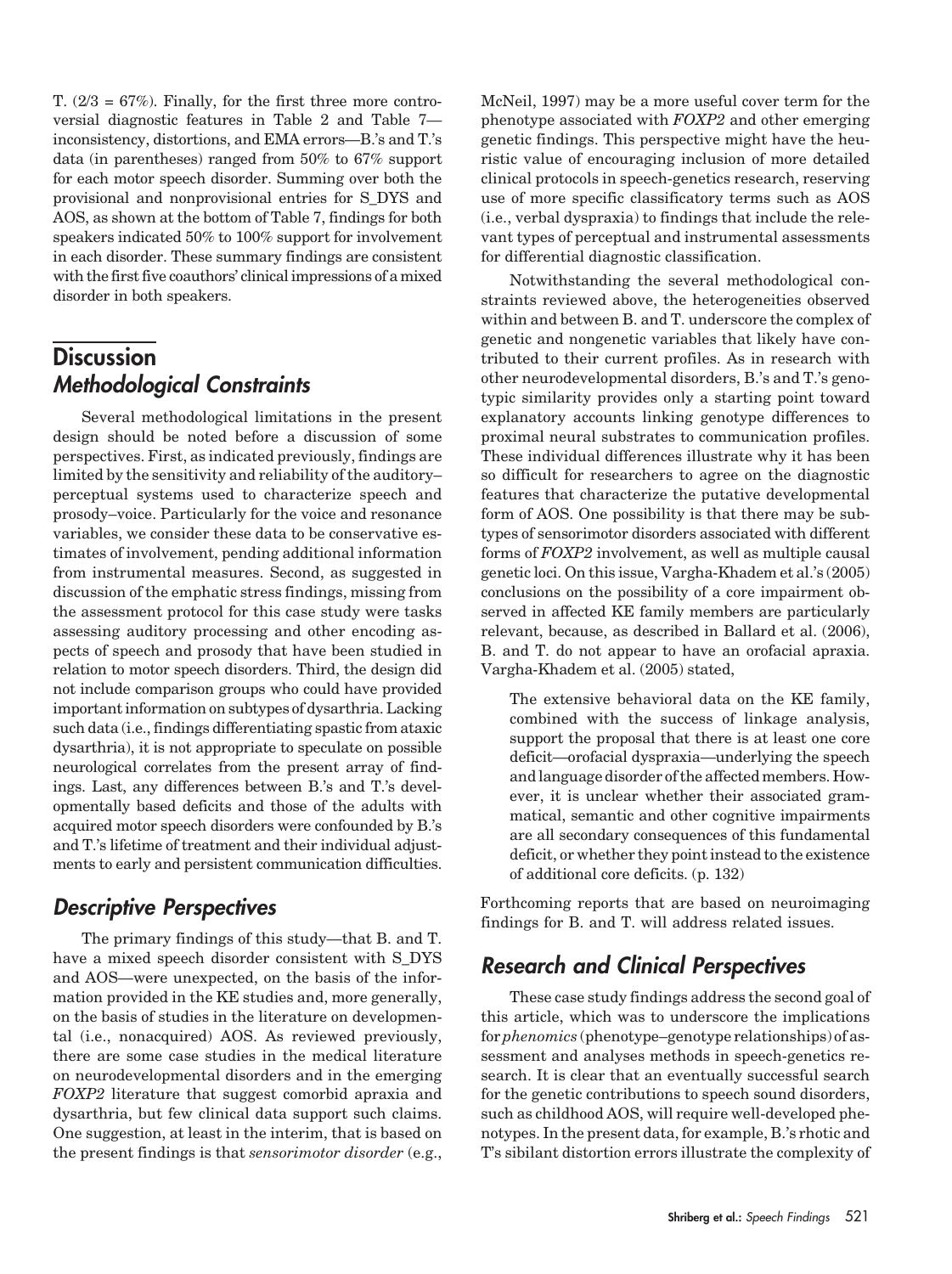speech processing domains that require description in speech-genetics research. Differentiating such errors in the proband, nuclear, and extended family members is important in research in childhood AOS as well as in genetics research in other subtypes of childhood speech sound disorders. Such potentially important conceptual differences in error typology may often go unexamined in studies that do not use at least narrow phonetic transcription or instrumentation or do not reference obtained behaviors to relevant findings in both the developmental and acquired speech sound disorder literature.

In addition to disorders likely to have monogenic origins, such as the motor speech disorders associated with FOXP2 in the present 2 participants, susceptibility regions for speech sound disorders likely to have polygenic origins have recently been reported (cf. Smith, Pennington, Boada, & Shriberg, 2005; Stein et al., 2004; see Online Mendelian Inheritance in Man, Speech Sound Disorder, see %608445). Research on genetically based speech disorders, including those occurring in the context of other neurodevelopmental disorders, will require new assessment methods to enable investigators to exploit the power of continual advances in genetic bioinformatics. For example, as illustrated in this article, phenotypic metrics with high sensitivity and specificity are needed to differentiate speakers with (a) nongenetic, developmental speech sound errors; (b) genetically based developmental speech sound errors; (c) genetically based forms of apraxia, dysarthria, and aphasia; and (d) acquired forms of apraxia, dysarthria, and aphasia. The present study and associated subtyping research using perceptual (Shriberg, Lewis, et al., 2005), acoustic (e.g., Karlsson, Shriberg, Flipsen, & McSweeny, 2002; Shriberg, Flipsen, Karlsson, & McSweeny, 2001), and automatic speech recognition (e.g., Hosom, Shriberg, & Green, 2004) technologies suggest that it may be possible to develop valid, reliable, and efficient instruments for such research and its eventual applied goals (i.e., to sharpen genetic-based and other phenotypes).

Last, from a clinical perspective, B.'s and T.'s persistent speech, prosody, and voice challenges highlight the need for assessment and treatment methods for children with both AOS and clinical or possibly subclinical forms of dysarthria. Among other implications, the long-term consequences of regulator genes such as FOXP2 are important considerations in clinical decision making. Normalization trajectories for the two types of motor involvements contrasted in the current case study could be regulated by different genetic substrates, with implications for the timing of treatment focused on apraxic versus dysarthric speech processes. For its eventual contribution to such clinical needs—information that has not been available to date to guide B.'s and T.'s clinical services—speech-genetics research is likely to yield valuable findings.

### Acknowledgments

This research was supported by National Institute on Deafness and Other Communicative Disorders Grants DC00496, DC02746, and DC005698 and by National Institute of Child Health and Development Core Grant HD03352 to the Waisman Research Center.

We thank the following colleagues for their important contributions to this project: Connie Ferguson, Valerie Flemmer, Sheryl Hall, Yunjung Kim, Jeffrey Murray, Marlea O'Brien, Shivanand Patil, Alison Scheer, Vanesa Shaw, Christie Tilkens, and David Wilson. We are also grateful to Heather Karlsson, Heather Lohmeier, Jane McSweeny, and Sonja Wilson for their expert technical assistance with data analysis and manuscript preparation.

### References

- Alcock, K. J., Passigham, R. E., Watkins, K. E., & Vargha-Khadem, F. (2000a). Oral dyspraxia in inherited speech and language impairment and acquired dysphasia. Brain and Language, 75, 17–33.
- Alcock, K. J., Passingham, R. E., Watkins, K., & Vargha-Khadem, F. (2000b). Pitch and timing abilities in inherited speech and language impairment. Brain and Language, 75, 34–46.
- Austin, D., & Shriberg, L. D. (1996). Lifespan reference data for ten measures of articulation competence using the Speech Disorders Classification System (SDCS) (Tech. Rep. No. 3). Phonology Project, Waisman Research Center, University of Wisconsin—Madison.
- Ballard, K. J., Granier, J., & Robin, D. A. (2000). Understanding the nature of apraxia of speech: Theory, analysis, and treatment. Aphasiology, 14, 969–995.
- Ballard, K. J., Shriberg, L. D., Duffy, J. R., & Tomblin, J. B. (2006). A motor speech disorder associated with a balanced 7:13 translocation affecting FOXP2. Manuscript submitted for publication.
- Bashina, V. M., Simashkova, N. V., Grachev, V. V., & Gorbachevskaya, N. L. (2002). Speech and motor disturbances in Rett syndrome. Neuroscience and Behavioral Physiology, 32, 323–327.
- Catts, H. (1986). Speech production/phonological deficits in reading disordered children. Journal of Learning Disabilities, 19, 504–508.
- Crary, M. A. (1993). Developmental motor speech disorders. San Diego, CA: Singular.
- Darley, F. L., Aronson, A. E., & Brown, J. R. (1975). Motor speech disorders. Philadelphia: W.B. Saunders.
- Davis, B., Jakielski, K., & Marquardt, T. (1998). Developmental apraxia of speech: Determiners of differential diagnosis. Clinical Linguistics and Phonetics, 12, 25–45.
- DeMarco, A., Munson, B., & Moller, K. (2004, November). Communicative profiles and research update on children with velocardiofacial syndrome. Paper presented at the Annual Convention of the American Speech-Language-Hearing Association, Philadelphia, PA.
- Dollaghan, C., & Campbell, T. F. (1998). Nonword repetition and child language impairment. Journal of Speech, Language, and Hearing Research, 41, 1136–1146.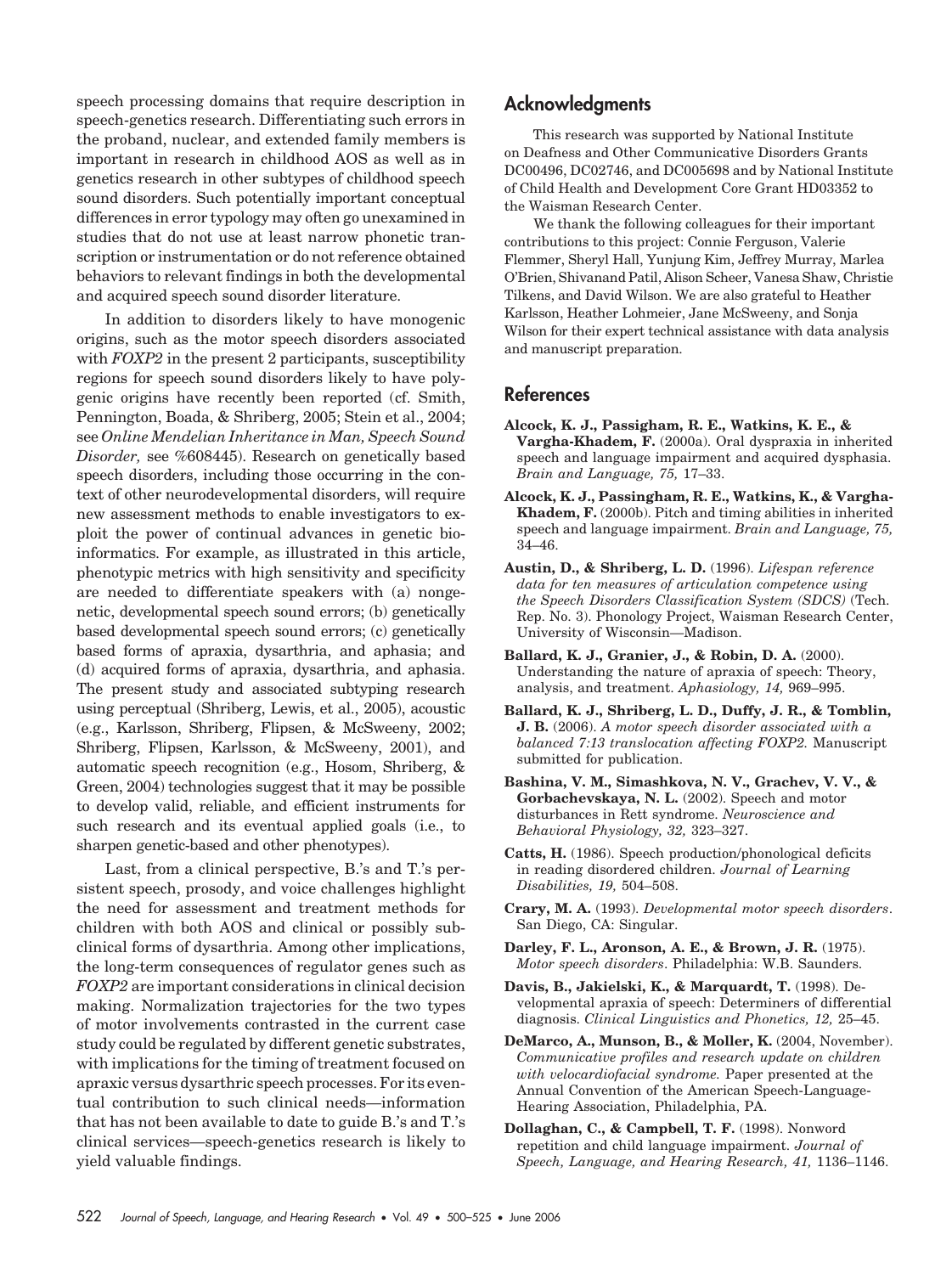Duchin, S. W., & Mysak, E. D. (1987). Dysfluency and rate characteristics of young adult, middle-aged, and older males. Journal of Communication Disorders, 20, 245–257.

Duffy, J. R. (2003). Apraxia of speech: Historical overview and clinical manifestations of the acquired and developmental forms. In L. D. Shriberg & T. F. Campbell (Eds.), Proceedings of the 2002 Childhood Apraxia of Speech Research Symposium (pp. 3–12). Carlsbad, CA: Hendrix Foundation.

Duffy, J. R. (2005). Motor speech disorders: Substrates, differential diagnosis, and management (2nd ed.). St. Louis, MO: Mosby.

Dunn, L., & Dunn, L. (1997). Peabody Picture Vocabulary Test—Third edition. Circle Pines, MN: AGS.

Fee, E. J. (1995). The phonological system of a specifically language-impaired population. Clinical Linguistics and Phonetics, 9, 189–209.

Fisher, S. E. (2005). Dissection of molecular mechanisms underlying speech and language disorders. Applied Psycholinguistics, 26, 111–128.

Fisher, S. E., Lai, C. S. L., & Monaco, A. P. (2003). Deciphering the genetic basis of speech and language disorders. Annual Review of Neuroscience, 26, 57–80.

Forrest, K. (2003). Diagnostic criteria of developmental apraxia of speech used by clinical speech-language pathologists. American Journal of Speech-Language Pathology, 12, 376–380.

Goad, H. (1998). Plurals in SLI: Prosodic deficit or morphological deficit? Language Acquisition, 7, 247–284.

Goldman, R., & Fristoe, M. (2000). Goldman Fristoe Test of Articulation (2nd ed.). Circle Pines, MN: AGS.

Gopnik, M. (1990). Feature-blind grammar and dysphasia. Nature, 344, 715.

Gopnik, M., & Crago, M. B. (1991). Familial aggregation of a developmental language disorder. Cognition, 39, 1–50.

Haesler, S., Wada, K., Nshdejan, A., Morrisey, E. E., Lints, T., Jarvis, E. D., et al. (2004). FoxP2 expression in avian vocal learners and non-learners. Journal of Neuroscience, 24, 3164–3175.

Hedges, L. V., & Olkin, I. (1985). Statistical methods for meta-analysis. Orlando, FL: Academic Press.

Hosom, J.-P., Shriberg, L., & Green, J. R. (2004). Diagnostic assessment of childhood apraxia of speech using Automatic Speech Recognition (ASR) methods. Journal of Medical Speech Language Pathology, 12, 167–171.

Hurst, J. A., Baraitser, M., Auger, E., Graham, F., & Norell, S. (1990). An extended family with a dominantly inherited speech disorder. Developmental Medicine and Child Neurology, 32, 347–355.

Karlsson, H. B., Shriberg, L. D., Flipsen, P., Jr., & McSweeny, J. L. (2002). Acoustic phenotypes for speechgenetics studies: Toward an acoustic marker for residual /s/ distortions. Clinical Linguistics and Phonetics, 16, 403–424.

Lai, C. S. L., Fisher, S. E., Hurst, J. A., Levy, E. R., Hodgson, S., Fox, M., et al. (2000). The SPCH1 region on human 7q31: Genomic characterization of the critical interval and localization of translocations associated with speech and language disorder. American Journal of Human Genetics, 67, 357–368.

Lewis, B. A., & Shriberg, L. D. (1994, November). Life span interrelationships among speech, prosody-voice, and nontraditional phonological measures. Miniseminar presented at the Annual Convention of the American Speech-Language-Hearing Association, New Orleans, LA.

Maassen, B., Groenen, P., & Crul, T. (2003). Auditory and phonetic perception of vowels in children with apraxic speech disorders. Clinical Linguistics and Phonetics, 17, 447–467.

MacDermot, K. D., Bonora, E., Sykes, N., Coupe, A. -M., Lai, C. S. L., Vernes, S. C., et al. (2005). Identification of FOXP2 truncation as a novel cause of developmental speech and language deficits. American Journal of Human Genetics, 76, 1074–1080.

Marcus, G. F., & Fischer, S. (2003). FOXP2 in focus: What can genes tell us about speech and language? Trends in Cognitive Sciences, 7, 257–262.

Marion, M. J., Sussman, H. M., & Marquardt, T. P. (1993). The perception and production of rhyme in normal and developmentally apraxic children. Journal of Communication Disorders, 26, 129–160.

McKusick-Nathans Institute for Genetic Medicine, Johns Hopkins University, and National Center for Biotechnology Information, National Library of Medicine. (2000). Online Mendelian Inheritance in Man [Online database]. Retrieved March 23, 2005 at http://www.ncbi.nlm.nih.gov/omim/

McNeil, M. R. (1997). Clinical management of sensorimotor speech disorders. New York: Thieme.

McNeil, M. R. (2003). Clinical characteristics of apraxia of speech: Model/behavior coherence. In L. D. Shriberg & T. F. Campbell (Eds.), Proceedings of the 2002 Childhood Apraxia of Speech Research Symposium (pp. 13–24). Carlsbad, CA: Hendrix Foundation.

McNeil, M. R., Robin, D. A., & Schmidt, R. A. (1997). Apraxia of speech: Definition, differentiation, and treatment. In M. R. McNeil (Ed.), Clinical management of sensorimotor speech disorders (pp. 311–344). New York: Thieme.

McSweeny, J. L., & Shriberg, L. D. (1995). Segmental and suprasegmental transcription reliability (Tech. Report No. 2). Phonology Project, Waisman Research Center, University of Wisconsin—Madison.

McSweeny, J. L., & Shriberg, L. D. (2001). Clinical research with the prosody-voice screening profile. Clinical Linguistics and Phonetics, 15, 505–528.

Murdoch, B. E., Porter, S., Younger, R., & Ozanne, A. (1984). Behaviours identified by South Australian clinicians as differentially diagnostic of developmental articulatory dyspraxia. Australian Journal of Human Communication Disorders, 12, 55–70.

Newbury, D. F., & Monaco, A. P. (2002). Molecular genetics of speech and language disorders. Current Opinions in Pediatrics, 14, 679–701.

Odell, K., McNeil, M. R., Rosenbek, J. C., & Hunter, L. (1990). Perceptual characteristics of consonant productions by apraxic speakers. Journal of Speech and Hearing Disorders, 55, 345–359.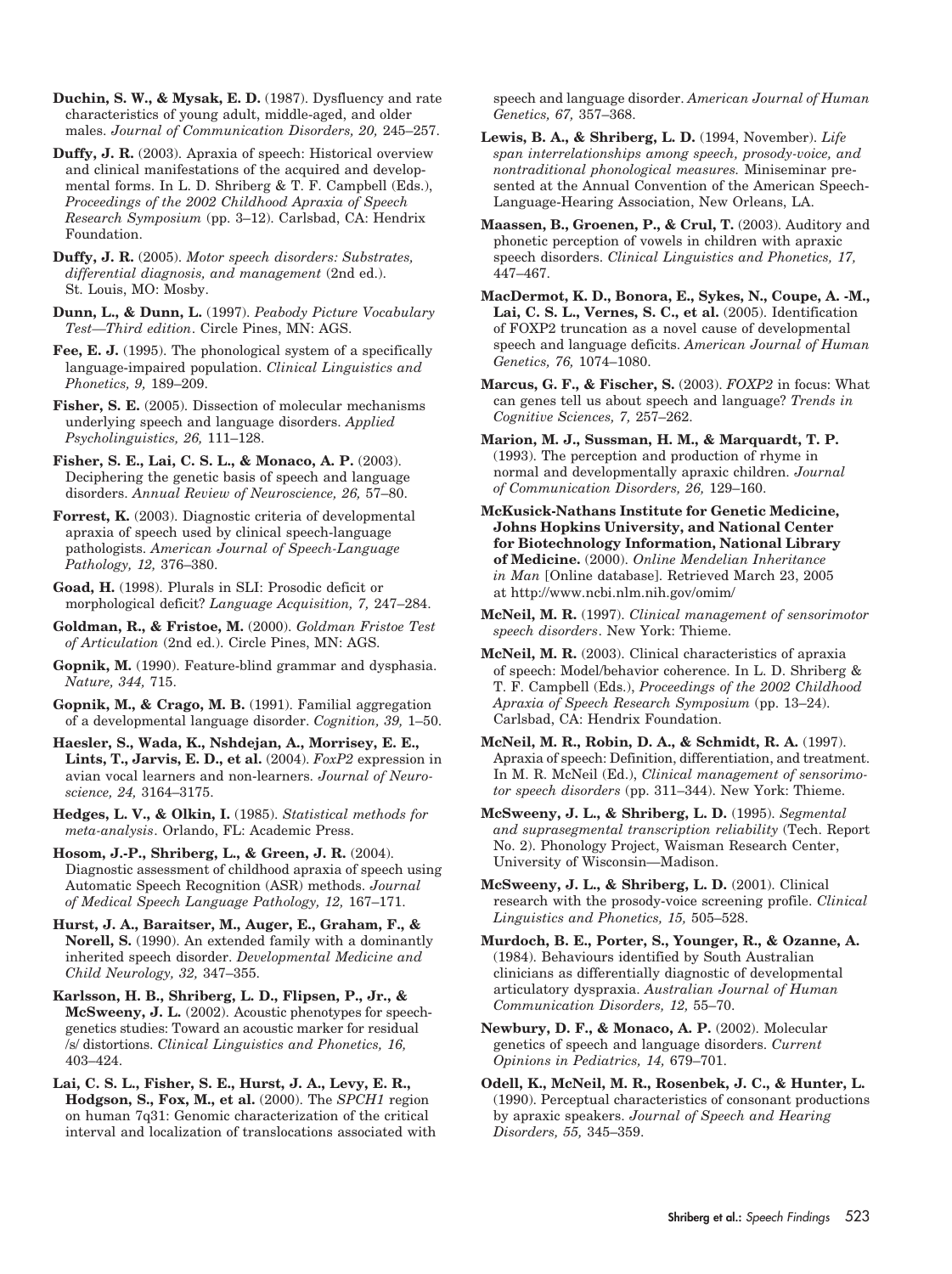Odell, K. H., & Shriberg, L. D. (2001). Prosody-voice characteristics of children and adults with apraxia of speech. Clinical Linguistics and Phonetics, 15, 275–307.

Piggott, G. L., & Kessler Robb, M. (1999). Prosodic features of familial language impairment: Constraints on stress assignment. Folia Phoniatrica et Logopaedica, 51, 55–69.

Rosenbek, J. C., & McNeil, M. R. (1991). A discussion of classification in motor speech disorders: Dysarthria and apraxia of speech. In C. Moore, K. Yorkston, & D. Beukelman (Eds.), Dysarthria and apraxia of speech: Perspectives on management (pp. 287–295). Baltimore: Brookes.

Sarda, P., Turleau, C., Cabanis, M. O., Jalaguier, J., de Grouchy, J., & Bonnet, H. (1988). Délétion interstitielle du bras long du chromosome 7 [Interstitial deletion in the long arm of chromosome 7]. Annales de Génétique, 31, 258–261.

Semel, E., Wiig, E. H., & Secord, W. A. (1995). Clinical Evaluation of Language Fundamentals—3. San Antonio, TX: The Psychological Corporation.

Shriberg, L. D. (2003, November). Phenotypes, endophenotypes, and phenocopies in speech-genetics research. Paper presented at the Annual Convention of the American Speech-Language-Hearing Association, Chicago.

Shriberg, L. D. (2004, August). Diagnostic classification of five subtypes of childhood speech sound disorders (SSD) of currently unknown origin. Paper presented at the 2004 International Association of Logopedics & Phoniatrics Congress, Brisbane, Australia.

Shriberg, L. D., Allen, C. T., McSweeny, J. L., & Wilson, D. L. (2001). PEPPER: Programs to examine phonetic and phonologic evaluation records [Computer software]. Madison: Waisman Research Center Computing Facility, University of Wisconsin—Madison.

Shriberg, L. D., Aram, D. M., & Kwiatkowski, J. (1997a). Developmental apraxia of speech: I. Descriptive perspectives. Journal of Speech, Language, and Hearing Research, 40, 273–285.

Shriberg, L. D., Aram, D. M., & Kwiatkowski, J. (1997b). Developmental apraxia of speech: II. Toward a diagnostic marker. Journal of Speech, Language, and Hearing Research, 40, 286–312.

Shriberg, L. D., Aram, D. M., & Kwiatkowski, J. (1997c). Developmental apraxia of speech: III. A subtype marked by inappropriate stress. Journal of Speech, Language, and Hearing Research, 40, 313–337.

Shriberg, L. D., Austin, D., Lewis, B. A., McSweeny, J. L., & Wilson, D. L. (1997). The Percentage of Consonants Correct (PCC) metric: Extensions and reliability data. Journal of Speech, Language, and Hearing Research, 40, 708–722.

Shriberg, L. D., Campbell, T. F., Karlsson, H. B., Brown, R. L., McSweeny, J. L., & Nadler, C. J. (2003). A diagnostic marker for childhood apraxia of speech: The lexical stress ratio. Clinical Linguistics and Phonetics, 17, 549–574.

Shriberg, L. D., Flipsen, P., Jr., Karlsson, H. B., & McSweeny, J. L. (2001). Acoustic phenotypes for speechgenetics studies: An acoustic marker for residual  $\frac{\partial \mathbf{y}}{\partial s}$  distortions. Clinical Linguistics and Phonetics, 15, 631–650.

Shriberg, L. D., Green, J. R., Campbell, T. F., McSweeny, J. L., & Scheer, A. (2003). A diagnostic marker for childhood apraxia of speech: The coefficient of variation ratio. Clinical Linguistics and Phonetics, 17, 575–595.

Shriberg, L. D., & Kent, R. D. (2003). Clinical phonetics (3rd ed.). Boston: Allyn & Bacon.

Shriberg, L. D., & Kwiatkowski, J. (1994). Developmental phonological disorders I: A clinical profile. Journal of Speech and Hearing Research, 37, 1100–1126.

Shriberg, L. D., Kwiatkowski, J., & Rasmussen, C. (1990). The Prosody-Voice Screening Profile. Tucson, AZ: Communication Skill Builders.

Shriberg, L. D., Kwiatkowski, J., Rasmussen, C., Lof, **G. L., & Miller, J. F.** (1992). The Prosody-Voice Screening Profile (PVSP): Psychometric data and reference information for children (Tech. Report No. 1). Phonology Project, Waisman Research Center, University of Wisconsin— Madison.

Shriberg, L. D., Lewis, B. A., Tomblin, J. B., McSweeny, J. L., Karlsson, H. B., & Scheer, A. R. (2005). Toward diagnostic and phenotype markers for genetically transmitted speech delay. Journal of Speech, Language, and Hearing Research, 48, 834–852.

Shriberg, L. D., & Lof, G. L. (1991). Reliability studies in broad and narrow phonetic transcription. Clinical Linguistics and Phonetics, 5, 225–279.

Shriberg, L. D., Lohmeier, H. L., Dollaghan, C., & Campbell, T. F. (2006). A nonword repetition task for speakers with speech sound disorders: The Syllable Repetition Task (SRT). Manuscript submitted for publication.

Shriberg, L. D., McSweeny, J. L., Anderson, B. E., Campbell, T. F., Chial, M. R., Green, J. R., et al. (2005). Transitioning from analog to digital audio recording in childhood speech sound disorders. Clinical Linguistics and Phonetics, 19, 335–359.

Shriberg, L. D., McSweeny, J. L., Karlsson, H. B., Tilkens, C. M., & Lewis, B. A. (2006). Replication of an acoustic marker for childhood apraxia of speech: The lexical stress ratio. Manuscript in preparation

Shriberg, L. D., & Olson, D. (1988). PEPAGREE: A Program to Compute Transcription Reliability [Computer software]. Madison: Waisman Center Research Computing Facility, University of Wisconsin—Madison.

Shu, W., Cho, J. Y., Jiang, Y., Zhang, M., Weisz, D., Elder, G. A., et al. (2005). Altered ultrasonic vocalization in mice with a disruption in the Foxp2 gene. Proceedings of the National Academy of Sciences of the United States of America, 102, 9643–9648.

Shuper, A., Stahl, B., & Mimouni, M. (2000). Transient opercular syndrome: A manifestation of uncontrolled epileptic activity. Acta Neurologica Scandinavica, 101, 335–338.

Smith, S. D., Pennington, B. F., Boada, R., & Shriberg, L. D. (2005). Linkage of speech sound disorder to reading disability loci. Journal of Child Psychology and Psychiatry, 46, 1057–1066.

Spinelli, M., Rocha, A. C., Giacheti, C. M., & Ricbieri-Costa, A. (1995). Word-finding difficulties, verbal paraphasias, and verbal dyspraxia in ten individuals with fragile X syndrome. American Journal of Medical Genetics, 60(39), 39–43.